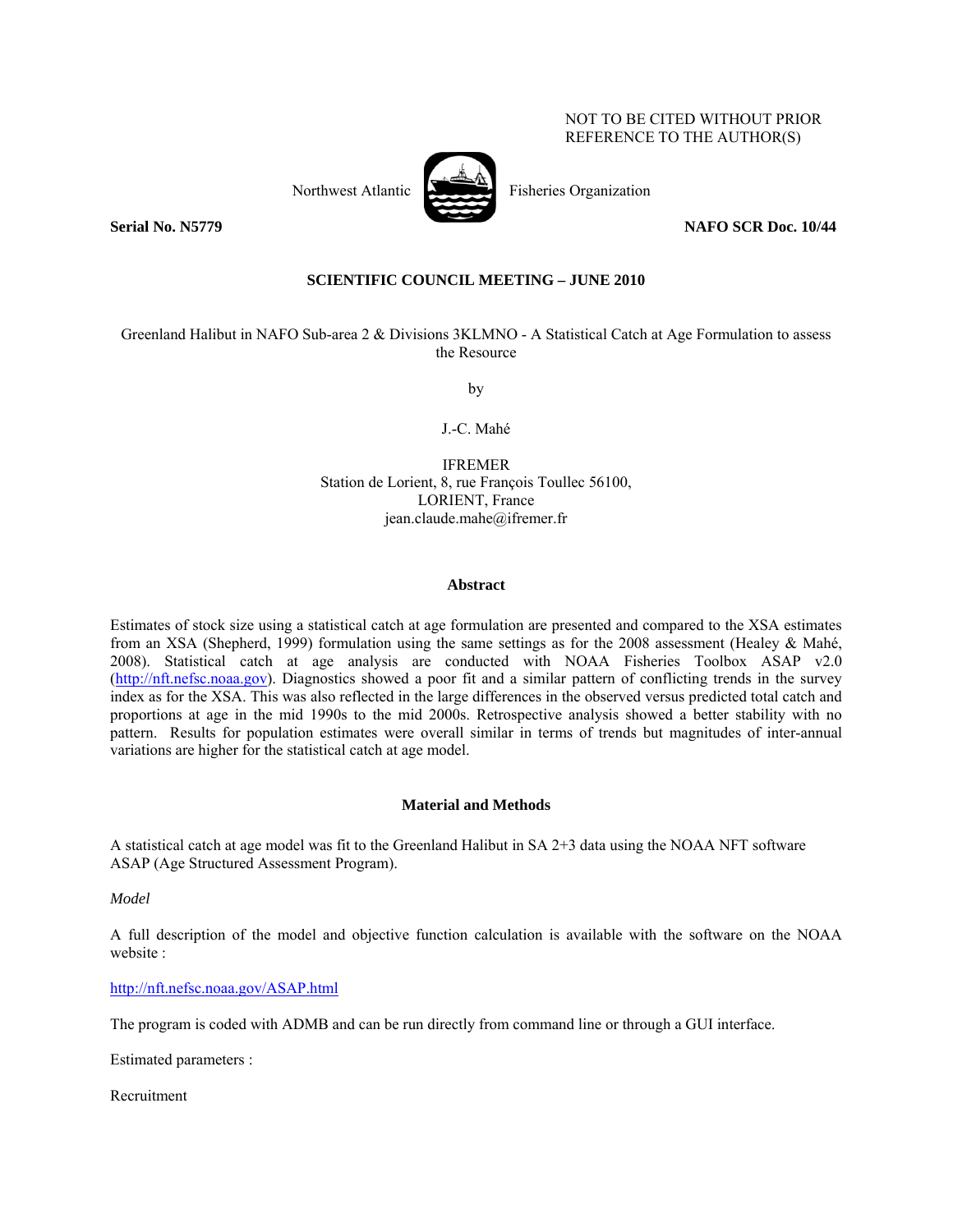N in  $1<sup>st</sup>$  year Selectivity (in blocks, age by age or parametric) F multipliers Index qs at age S/R relation parameters

The Beverton and Holt stock recruitment relationship is used to calculate the expected recruitment. For Greenland Halibut the 10+ biomass was used as a proxy for SSB.

Selectivity is defined by blocks for each fleet (only one for Greenland halibut). Each selectivity block can be either fixed or estimated. Within each selectivity block, there are three options for estimating selectivity:

- estimate parameters for each age (one parameter for each age)
- logistic function (2 parameters)

- double logistic function (4 parameters)

Fishing mortality (F) is assumed to be separable, meaning it is the product of a year effect (Fmult) and selectivity at age. The Fmult for a fleet and year is determined by two sets of parameters, log Fmult1ifleet, the parameter for first year for that fleet, and log Fmultdevifleet,t, where  $t=2$  to the number of years, the deviation of the parameter from the value in the first year for that fleet.

#### *The objective function (from ASAP technical manual)*

The objective function in ASAP is the sum of a number of model fits and two penalties. There are two types of error distributions in the calculation of the objective function: lognormal and multinomial. Both are converted to negative log likelihoods for use in the minimization conducted by ADMB. Both error distributions contain constant terms that do not change for any value of the parameters. These constants can be either included or excluded from the objective function. Note that since the weights for different components of the objective function multiply the constants, different solutions may result when the constants are included or not.

The lognormal model fits all contain a lambda value that allows emphasis of that particular part of the objective function along with an input coefficient of variation (CV) that is used to measure how strong a particular deviation is. The CV is converted to a variance ( $\sigma^2$ ) and associated standard deviation ( $\sigma$ ) using the equation

$$
\sigma^2 = \ln \left( C V^2 + 1 \right) \tag{1}
$$

The lognormal distribution has a negative log likelihood, -ln(L), defined by

$$
-in(L) = 0.8in(2\pi) + \sum \ln(abs_1) + \ln(a) + 0.8 \sum \frac{\ln(\text{abs}_2) - \ln(\text{pred}_2)^2}{a^2}
$$
 (2)

The first two terms on the right side of equation (2) are the constants that are optionally kept or set to zero. The objective function is calculated as

$$
Obffxn = \lambda * (-\ln(L))
$$
\n(3)

So that any component of the objective function can be turned off by setting  $\lambda$  for that component to zero. Standardized residuals for each component are calculated as

$$
std\,\,\text{resid}_{\text{f}} = \frac{\ln(\text{obs}_{\text{f}}) - \ln(\text{preid}_{\text{f}})}{\sigma} \tag{4}
$$

In a perfectly fit model, the standardized residuals would have mean zero and standard deviation one.

The multinomial distribution fits employ an input effective sample size to multiply the negative log likelihood when calculating the objective function. This distribution is made up of k bins each containing pi proportion of the total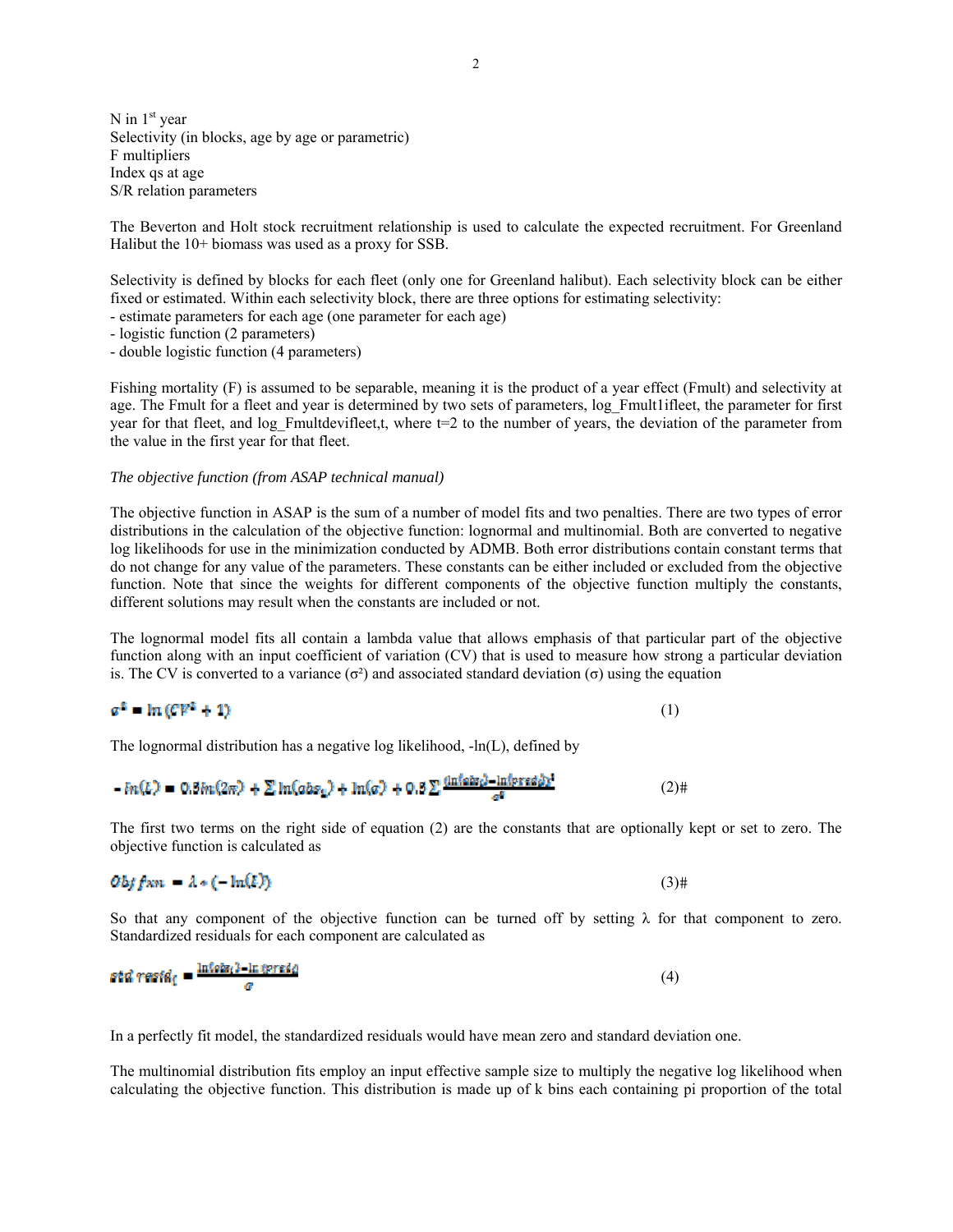(sum of pi=1). The input effective sample size (ESS) is used to create the number of fish in each bin  $(n_i)$  as  $n_i=ESS*p_i$ . The multinomial distribution then has a negative log likelihood defined by

# $-\ln(L) = -\ln(555 \text{ I}) + \sum_{i=1}^{6} \ln(n_i!) - 555 \sum_{i=1}^{6} p_i \ln(p \text{ rad} p_i)$  (5)

where  $p_i$  denotes an observed proportion and predp<sub>i</sub> denotes the associated predicted proportion. The first two terms on the right side of equation (5) are the constants that are optionally kept or set to zero. The objective function is simply the negative log likelihood for the multinomial distribution because the effective sample size is an integral part of the calculation of the likelihood.

The lognormal error distribution is assumed for

- Total catch in weight
- Indices
- Stock recruitment relationship
- Selectivity parameters (relative to initial guesses)
- The two stock recruitment parameters (relative to their initial guesses)
- Fmult in year 1 by fleet (relative to initial guesses)
- Fmult deviations
- Catchability in year 1 by fleet (relative to initial guesses)
- Catchability deviations
- Numbers at age in year 1 (relative to a population in equilibrium)

Multinomial distribution is assumed for catch at age

The two penalties are formed from estimated total fishing mortality rates. The first is a penalty associated with any total F greater than an input maximum value, calculated as 1000\*(F-Fmax)² for F>Fmax. The second penalty is for F different than M in the early phases, calculated as  $100*10^{-phase}$  (ln(avg(F)-ln(M))<sup>2</sup>. The second penalty is always set to zero in the final estimation phase, regardless of the number of phase

#### *Formulation*

It is to be noted that input data can be age aggregated or disaggregated, catch data can also be separated in different components (Fleets) as well as tuning indices.

However, as a first approach and for exploratory purpose, the input data was identical to the data used in the XSA formulation to assess the stock in 2008 (Healey& Mahé, 2008) but updated to include up to 2009 data. All inputs are given in Tables 1-4.

Input parameters are summarized in table 5 and were chosen following a set of exploratory runs. Deviations from the default values were chosen as a first approach in order to reduce the total objective function, reduce the difference between observed and predicted total catch. Stock Recruitment steepness was also kept close to 1 and recruitment allowed to vary substantially from estimated values.

Index qs were not allowed to vary from year to year in this first formulation. Selectivity parameters were first estimated for all blocks and following results from sensitivity runs, selectivity was fixed for three blocks covering the period 1975-2002 and estimated for the period 2003-2009 on the basis of a double logistic function (4 parameters) (Fig. 1). Periods were chosen based on available data from the historical fishery and availability of index data (only from the period 1995 on).

The index were treated by age therefore each index (1-34) is a time series of abundance for one age\*survey.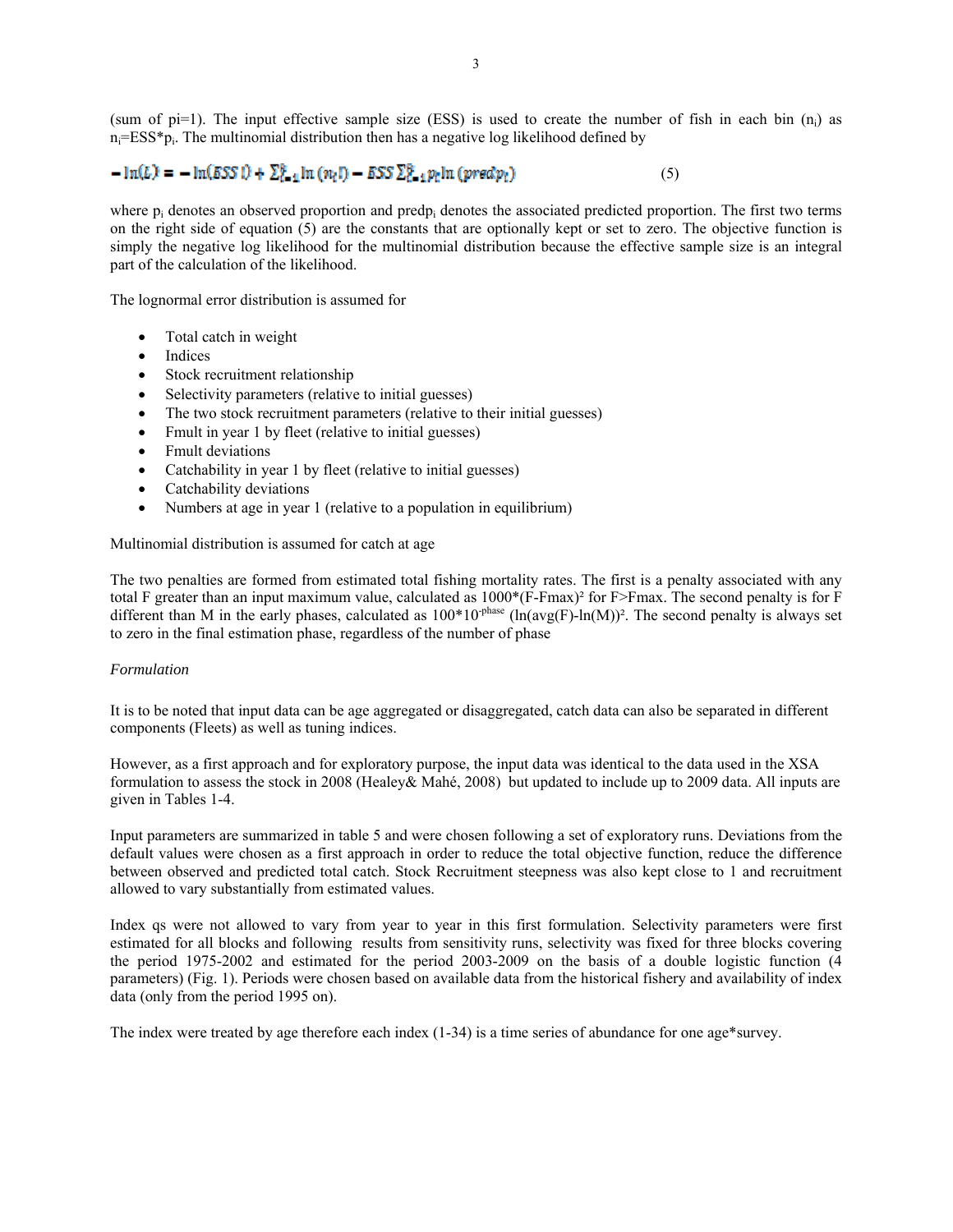# **Results and discussion**

### *Model fit*

Table 6 gives a summary of the different components comprising the total objective function. With 34 ages the index fit comprise the most of the objective function followed by total catch and catch at age compositions. The value is quite high for the index fit although it is summed over 34 values. The detailed values by index of the RMSE are given in table 7. Optimal values should be around 1 indicating a poor fit of the survey index (Index 1 to 34). The standardized residuals are plotted on figure and the usual pattern is similar to the one seen in the XSA assessment (Healey and Mahé, 2008) with conflicting trends in recent years.

The results presented in table 8 are the estimated and input sample size for the catch at age data. Optimal fit would show better similarity between input and estimated values. The observed and expected proportion at age is given in figure 3. These figures show misfit for some years especially from 1993 to 2002 indicating inconsistencies in the catch at age data for this period.

Figure 4 shows the Beverton & Holt Stock-Recruitment relation fitted to generate recruitment estimates.

## *Trends in population size and fishing mortality*

Estimated population size at age in 2009 from the ASAP model and from the XSA updated run are given if figure 5. The relative proportions at age show some similarity but estimates are overall higher For the XSA especially for ages 1 to 3. This is explained by the differences seen in the numbers at age of younger individuals from the different surveys and the fact that XSA uses inverse variance weighting for estimates of survivors in XSA, such weighting not implemented in ASAP. Figure shows estimates from XSA and ASAP of trends in fishing mortality, total abundance, recruitment (at age 1), biomass (5+ and 10+) as well as observed vs predicted total catch from ASAP. Results from both models are overall similar in terms of trends but magnitudes of inter-annual variations are higher for the statistical catch at age model.

The pattern in the observed and predicted catches is a consequence of the conflicting trends in the index data (fig. 2) and the year to year pattern in the relative proportion at age in the catch (fig. 3). Since there is no index data prior to 1995, the model fits the recruitment and selectivity to the catch only therefore showing limited discrepancies.

Retrospective analysis of the ASAP model (fig. 7) shows a relative good stability with no pattern.

# **Conclusion**

The ASAP statistical catch at age model as it is formulated and applied to the Greenland Halibut stock in Sub-area 2 & Divisions 3KLMNO is a potential alternative model to asses the resource. Using the same data and a formulation tending to mimic the selectivity pattern observed in the XSA results lead to overall similar trends in population estimates but with higher inter-annual variations. The quality of the fit was poor but given the wider range of possibilities in data handling (separation by gear for the catch data, use of biomass tuning indexes) and parameterisation (possible variation in catchability, use of prior weighting…), there is scope for improvement in the formulation of the model.

#### **References**

Healey, B.P. and J.-C. Mahé. 2008. An Assessment of Greenland Halibut (Reinhardtius hippoglossoides) in Subarea 2 + Divisions 3KLMNO. NAFO SCR Doc. 08/48, Ser. No. N5550.

Shepherd, J.G. 1999. Extended survivors analysis: An improved method for the analysis of catch-at-age data and abundance indices ICES Journal of Marine Science Vol. 56, No. 5, October 1999, pp. 584-591.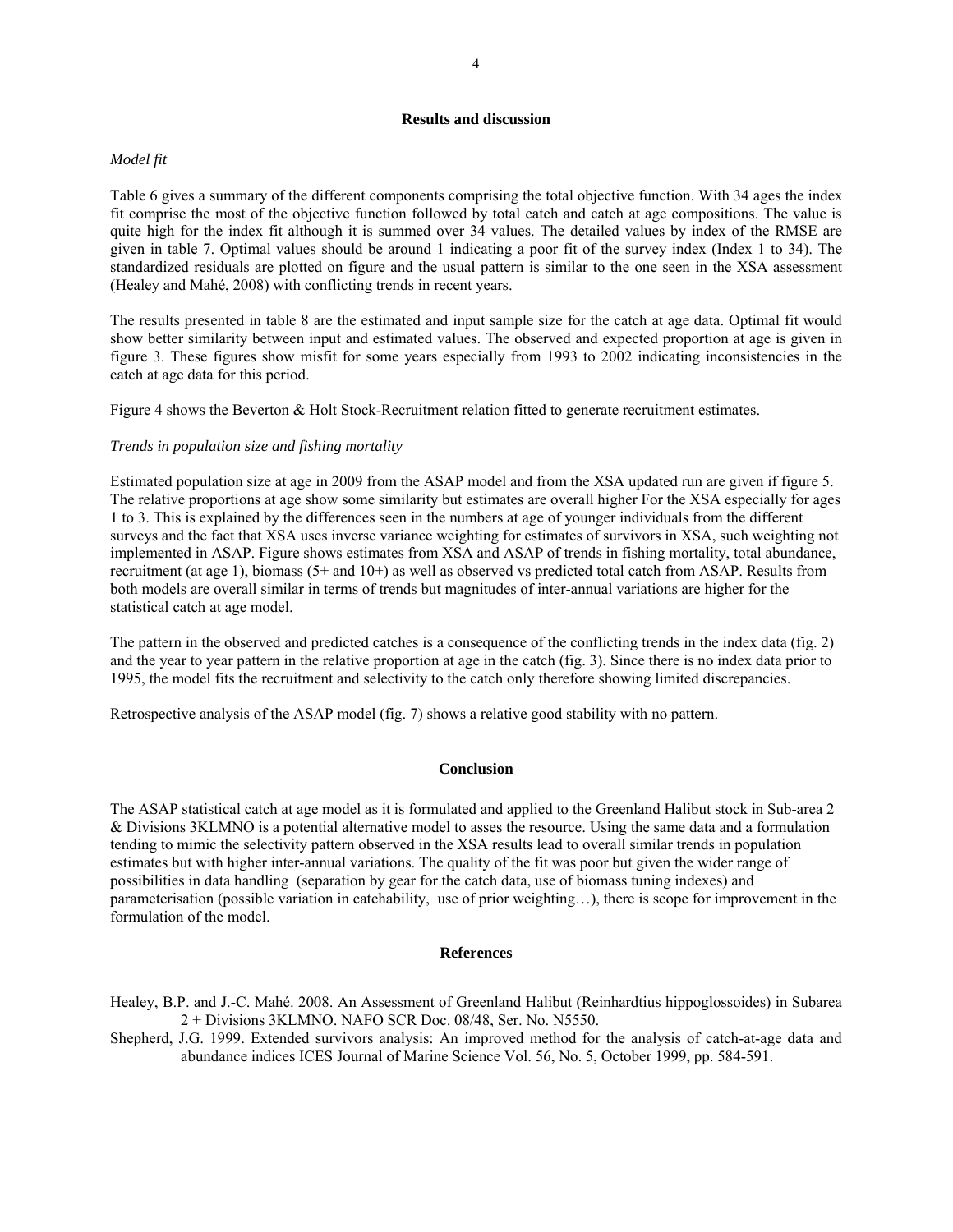| Ages |                |                |                |                |       |       |       |       |      |      |      |      |                 |                |
|------|----------------|----------------|----------------|----------------|-------|-------|-------|-------|------|------|------|------|-----------------|----------------|
| Year | 1              | 2              | 3              | 4              | 5     | 6     | 7     | 8     | 9    | 10   | 11   | 12   | 13              | 14             |
| 1975 | 0 <sup>1</sup> | 0 <sub>i</sub> | 0 <sub>i</sub> | $\overline{0}$ | 334   | 2819  | 5750  | 4956  | 3961 | 1688 | 702  | 135  | 279             | 288            |
| 1976 | 0 <sub>i</sub> | 0!             | 0 <sup>1</sup> | 0!             | 17    | 610   | 3231  | 5413  | 3769 | 2205 | 829  | 260  | 101             | 53             |
| 1977 | 0.             | 0 <sup>1</sup> | 0 <sup>1</sup> | 0.             | 534   | 5012  | 10798 | 7346  | 2933 | 1013 | 220  | 130  | 116             | 84             |
| 1978 | 0 <sub>1</sub> | $\overline{0}$ | $\overline{0}$ | 0              | 2982  | 8415  | 8970  | 7576  | 2865 | 1438 | 723  | 367  | 222             | 258            |
| 1979 | 0i             | 0              | $\overline{0}$ | 0              | 2386  | 8727  | 12824 | 6136  | 1169 | 481  | 287  | 149  | 143             | 284            |
| 1980 | 0 <sup>1</sup> | 0.             | $\overline{0}$ | 0.             | 209   | 2086  | 9150  | 9679  | 5398 | 3828 | 1013 | 128  | 53              | $\frac{27}{1}$ |
| 1981 | 0 <sup>1</sup> | 0.             | 0 <sup>1</sup> | 0.             | 863   | 4517  | 9806  | 11451 | 4307 | 890  | 256  | 142  | 43              | 69             |
| 1982 | $0^{\dagger}$  | 0.             | 0 <sup>1</sup> | 0              | 269   | 2299  | 6319  | 5763  | 3542 | 1684 | 596  | 256  | 163             | 191            |
| 1983 | 0.             | 0.             | 0              | 0.             | 701   | 3557  | 9800  | 7514  | 2295 | 692  | 209  | 76   | 106             | 175            |
| 1984 | 0i             | 0.             | 01             | 0.             | 902   | 2324  | 5844  | 7682  | 4087 | 1259 | 407  | 143  | 106             | 183            |
| 1985 | 0 <sub>1</sub> | 0.             | $\mathbf{0}$   | 0.             | 1983  | 5309  | 5913  | 3500  | 1380 | 512  | 159  | 99   | 87              | 86             |
| 1986 | 0 <sup>1</sup> | 0.             | 0 <sup>1</sup> | 0.             | 280   | 2240  | 6411  | 5091  | 1469 | 471  | 244  | 140  | 70              | 117            |
| 1987 | 01             | 0.             | 0              | 0              | 137   | 1902  | 11004 | 8935  | 2835 | 853  | 384  | 281  | 225             | 349            |
| 1988 | 0i             | 0              | 0 <sup>i</sup> | 0              | 296   | 3186  | 8136  | 4380  | 1288 | 465  | 201  | 105  | 107             | 129            |
| 1989 | $\mathbf{0}$   | 0.             | 0 <sup>1</sup> | 0.             | 181   | 1988  | 7480  | 4273  | 1482 | 767  | 438  | 267  | 145             | 71             |
| 1990 | 0              | 0.             | 0 <sup>1</sup> | 95             | 1102  | 6758  | 12632 | 7557  | 4072 | 2692 | 1204 | 885  | 434             | 318            |
| 1991 | 0              | 0              | $\Omega$       | 220            | 2862  | 7756  | 13152 | 10796 | 7145 | 3721 | 1865 | 1216 | 558             | 422            |
| 1992 | 0              | 0              | 0              | 1064           | 4180  | 10922 | 20639 | 12205 | 4332 | 1762 | 1012 | 738  | 395             | 335            |
| 1993 | 0i             | 0              | $\overline{0}$ | 1010           | 9570  | 15928 | 17716 | 11918 | 4642 | 1836 | 1055 | 964  | 401             | 182            |
| 1994 | 0 <sub>1</sub> | 0.             | $\overline{0}$ | 5395           | 16500 | 15815 | 11142 | 6739  | 3081 | 1103 | 811  | 422  | 320             | 215            |
| 1995 | 0!             | 0.             | 0 <sup>1</sup> | 323            | 1352  | 2342  | 3201  | 2130  | 1183 | 540  | 345  | 273  | 251             | 201            |
| 1996 | 0 <sup>1</sup> | 0              | 0 <sup>1</sup> | 190            | 1659  | 5197  | 6387  | 1914  | 956  | 504  | 436  | 233  | 143             | 89             |
| 1997 | 0              | 0              | 0              | 335            | 1903  | 4169  | 7544  | 3215  | 1139 | 606  | 420  | 246  | 137             | 89             |
| 1998 | 0              | 0.             | $\mathbf{0}$   | 552            | 3575  | 5407  | 5787  | 3653  | 1435 | 541  | 377  | 161  | 92              | 51             |
| 1999 | 0 <sup>1</sup> | $\mathbf{0}$   | $\overline{0}$ | 297            | 2149  | 5625  | 8611  | 3793  | 1659 | 623  | 343  | 306  | 145             | 151            |
| 2000 | 0              | 0.             | $\overline{0}$ | 271            | 2029  | 12583 | 21175 | 3299  | 973  | 528  | 368  | 203  | 129             | 104            |
| 2001 | 0              | 0.             | 0 <sup>1</sup> | 448            | 2239  | 12163 | 22122 | 5154  | 1010 | 495  | 439  | 203  | 156             | 75             |
| 2002 | 0i             | 0              | 0              | 479            | 1662  | 7239  | 17581 | 6607  | 1244 | 659  | 360  | 224  | 126             | 81             |
| 2003 | 0 <sup>1</sup> | 0.             | $\overline{0}$ | 1279           | 4491  | 10723 | 16764 | 6385  | 1614 | 516  | 290  | 144  | 76              | 85             |
| 2004 | 0 <sup>1</sup> | 0!             | 0.             | 897            | 4062  | 8236  | 10542 | 4126  | 1307 | 529  | 289  | 184  | 87              | 75             |
| 2005 | 01             | 0.             | 01             | 534            | 1652  | 5999  | 10313 | 3996  | 1410 | 444  | 244  | 114  | 64              | $\frac{46}{1}$ |
| 2006 | 01             | 0.             | 01             | 216            | 1869  | 6450  | 12144 | 4902  | 1089 | 372  | 136  | 47   | 32 I            | $\frac{40}{1}$ |
| 2007 | $\overline{0}$ | 0.             | 0.             | 88             | 570   | 3732  | 11912 | 5414  | 1230 | 472  | 163  | 80   | 41              | $\frac{29}{2}$ |
| 2008 | 0 <sup>1</sup> | 0.             | 0.             | 29             | 448   | 3312  | 10697 | 5558  | 1453 | 393  | 115  | 46   | 26.             | 15             |
| 2009 | 0              | 0¦             | 0.             | 61             | 476   | 3121  | 8801  | 7276. | 1949 | 508  | 206  | 67.  | 31 <sub>1</sub> | 34             |

Table 1. Catch at age matrix ('000s) for Greenland Halibut in Sub-Area 2 and Divisions 3KLMNO.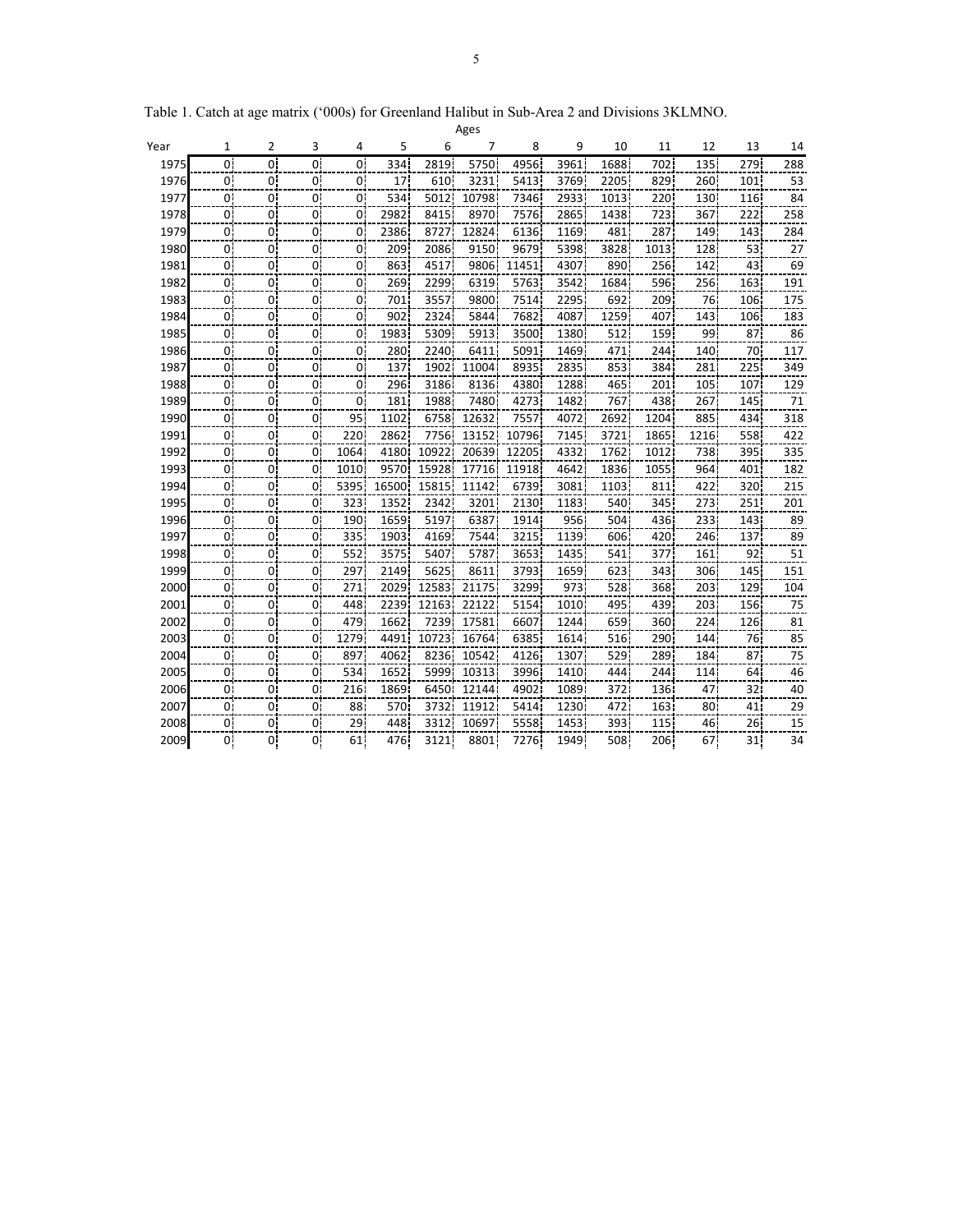|      |        |        |                                           |        |                                    |                   | Ages  |        |             |                   |                    |                |                   |       |
|------|--------|--------|-------------------------------------------|--------|------------------------------------|-------------------|-------|--------|-------------|-------------------|--------------------|----------------|-------------------|-------|
| Year | 1      | 2      | 3                                         | 4      | 5                                  | 6                 | 7     | 8      | 9           | 10                | 11                 | 12             | 13                | 14    |
| 1975 | 0.0001 | 0.0001 | 0.126                                     | 0.244  | 0.609                              | 0.760             | 0.955 | 1.190  | 1.580       | 2.210             | 2.700              | 3.370          | 3.880             | 5.764 |
| 1976 |        |        | $0.000 \quad 0.000 \quad 0.126$           |        | $0.244$ $0.609$ $0.760$ $0.955$    |                   |       | 1.190  | 1.580       | 2.210             | 2.700              | 3.370          | 3.880             | 5.144 |
| 1977 |        |        | $0.000 \quad 0.000 \quad 0.126$           | 0.2441 | 0.6091                             | 0.760             | 0.955 | 1.1901 | 1.580       | 2.210             | 2.700              | 3.370          | 3.880             | 5.992 |
| 1978 |        |        | $0.000$ $0.000$ $0.126$                   | 0.244  | 0.609                              | 0.760             | 0.955 | 1.190  | 1.580       | 2.210             | 2.700              | 3.370          | 3.880             | 5.894 |
| 1979 |        |        | $0.0001$ $0.0001$ $0.1261$                | 0.2441 |                                    | $0.609$ , $0.760$ | 0.955 | 1.190  | 1.580       | 2.210             | 2.700 <sup>i</sup> | 3.370i         | 3.8801            | 6.077 |
| 1980 |        |        | $0.000$ $0.000$ $0.126$                   |        | 0.244   0.514   0.659   0.869   0. |                   |       |        |             | 1.050 1.150 1.260 | 1.570              |                | 2.710 3.120 5.053 |       |
| 1981 |        |        | $0.000$ $0.000$ $0.126$                   | 0.244  | 0.392                              | 0.598             | 0.789 | 0.985  | 1.240       | 1.700             | 2.460              | 3.510          | 4.790             | 7.426 |
| 1982 |        |        | 0.000 0.000 0.126 0.244 0.525 0.684 0.891 |        |                                    |                   |       |        |             | 1.130 1.400 1.790 | 2.380              | 3.470          | 4.510             | 7.359 |
| 1983 |        |        | $0.000$ $0.000$ $0.126$                   | 0.244  |                                    | $0.412$ $0.629$   | 0.861 | 1.180  | 1.650       | 2.230             | 3.010              | 3.960          | 5.060             | 7.061 |
| 1984 |        |        | 0.000 0.000 0.126 0.244 0.377 0.583       |        |                                    |                   | 0.826 |        |             | 1.100 1.460 1.940 | 2.630              | 3.490          | 4.490             | 7.016 |
| 1985 |        |        | $0.000$ $0.000$ $0.126$                   | 0.244  | 0.568                              | 0.749             | 0.941 | 1.240  | 1.690       | 2.240             | 2.950              | 3.710          | 4.8501            | 7.010 |
| 1986 |        |        | 0.000 0.000 0.126 0.244 0.350 0.584 0.811 |        |                                    |                   |       |        | 1.100 1.580 | 2.120             | 2.890              | 3.890          | 4.950             | 7.345 |
| 1987 |        |        | 0.000 0.000 0.126 0.244 0.364 0.589       |        |                                    |                   | 0.836 |        |             | 1.160 1.590 2.130 | 2.820              | 3.600 <b>l</b> | 4.630             | 6.454 |
| 1988 | 0.0001 |        | $0.000$ $0.126$                           | 0.244  | 0.363                              | 0.569             | 0.805 | 1.163  | 1.661       | 2.216             | 3.007              | 3.925          | 5.091             | 7.164 |
| 1989 | 0.0001 |        | $0.000$ , $0.126$                         | 0.244  | 0.400                              | 0.561             | 0.767 | 1.082  | 1.657       | 2.237             | 2.997              | 3.862          | 4.919             | 6.370 |
| 1990 |        |        | $0.000$ $0.000$ $0.090$                   | 0.181  |                                    | $0.338$ , $0.546$ | 0.766 | 1.119  | 1.608       | 2.173             | 2.854              | 3.731          | 4.691             | 6.391 |
| 1991 |        |        | $0.000$ $0.000$ $0.126$                   |        | $0.244$ $0.383$ $0.592$            |                   | 0.831 | 1.228  | 1.811       | 2.461             | 3.309              | 4.142          | 5.3331            | 7.081 |
| 1992 |        |        | 0.000 0.000 0.175                         | 0.289  |                                    | 0.430 0.577       | 0.793 | 1.234  | 1.816       | 2.462             | 3.122              | 3.972          | 5.099             | 6.648 |
| 1993 | 0.000  |        | $0.0001$ $0.134$                          | 0.232  | 0.368                              | 0.547             | 0.809 | 1.207  | 1.728       | 2.309             | 2.999              | 3.965          | 4.816             | 6.489 |
| 1994 | 0.000  |        | $0.000$ $0.080$                           | 0.196  |                                    | $0.330$ $0.514$   | 0.788 | 1.179  | 1.701       | 2.268             | 2.990              | 3.766          | 4.882             | 6.348 |
| 1995 | 0.0001 | 0.000  | 0.080!                                    | 0.288  | 0.363                              | 0.531             | 0.808 | 1.202  | 1.759       | 2.446             | 3.122              | 3.813          | 4.893             | 6.790 |
| 1996 | 0.000  | 0.000! | 0.161                                     | 0.242  | 0.360                              | 0.541             | 0.832 | 1.272  | 1.801       | 2.478             | 3.148              | 3.856          | 4.953             | 6.312 |
| 1997 | 0.000  | 0.0001 | 0.120                                     | 0.206  | 0.336                              | 0.489             | 0.771 | 1.159  | 1.727       | 2.355             | 3.053              | 3.953          | 5.108             | 6.317 |
| 1998 | 0.0001 | 0.0001 | 0.119                                     | 0.228  | 0.373                              | 0.543             | 0.810 | 1.203  | 1.754       | 2.351             | 3.095              | 4.010          | 5.132             | 6.124 |
| 1999 | 0.000. | 0.000! | 0.176                                     | 0.253  | 0.358                              | 0.533             | 0.825 | 1.253  | 1.675       | 2.287             | 2.888              | 3.509          | 4.456             | 5.789 |
| 2000 | 0.000  | 0.000! | 0.000                                     | 0.254  | 0.346                              | 0.524             | 0.787 | 1.192  | 1.774       | 2.279             | 2.895              | 3.645          | 4.486             | 5.531 |
| 2001 | 0.000  | 0.0001 | 0.000                                     | 0.249  | 0.376                              | 0.570             | 0.830 | 1.168  | 1.794       | 2.367             | 2.950              | 3.715          | 4.585             | 5.458 |
| 2002 | 0.0001 | 0.0001 | 0.217                                     | 0.251  | 0.369                              | 0.557             | 0.841 | 1.193  | 1.760       | 2.277             | 2.896              | 3.579          | 4.407             | 5.477 |
| 2003 | 0.0001 | 0.000! | 0.188                                     | 0.247  | 0.389                              | 0.564             | 0.822 | 1.199  | 1.651       | 2.166             | 2.700              | 3.404          | 4.377             | 5.409 |
| 2004 | 0.000  | 0.000! | 0.180                                     | 0.249  | 0.376                              | 0.535             | 0.808 | 1.196  | 1.629       | 2.146             | 2.732              | 3.538          | 4.381             | 5.698 |
| 2005 | 0.000  | 0.000! | 0.252                                     | 0.301  | 0.396                              | 0.564             | 0.849 | 1.247  | 1.691       | 2.177             | 2.705              | 3.464          | 4.264             | 5.224 |
| 2006 | 0.000  | 0.000  | 0.129                                     | 0.267  | 0.405                              | 0.605             | 0.815 | 1.092  | 1.495       | 1.874             | 2.396              | 3.139          | 3.747             | 4.701 |
| 2007 | 0.000  | 0.0001 | 0.000                                     | 0.276  | 0.389                              | 0.581             | 0.833 | 1.137  | 1.500       | 1.948             | 2.607              | 3.057          | 3.869             | 4.954 |
| 2008 | 0.0001 |        | 0.000 0.000                               | 0.2781 | 0.404                              | 0.617             | 0.891 | 1.195  | 1.605       | 2.038             | 2.804              | 3.247          | 4.232             | 4.721 |
| 2009 |        |        | $0.000$ $0.000$ $0.000$                   | 0.279  |                                    | $0.390$ $0.599$   | 0.862 | 1.158  | 1.611       | 2.099             | 2.549              | 3.118          | 3.432             | 4.431 |

Table 2. Catch weights-at-age (kg) matrix for Greenland Halibut in Sub-Area 2 and Divisions 3KLMNO.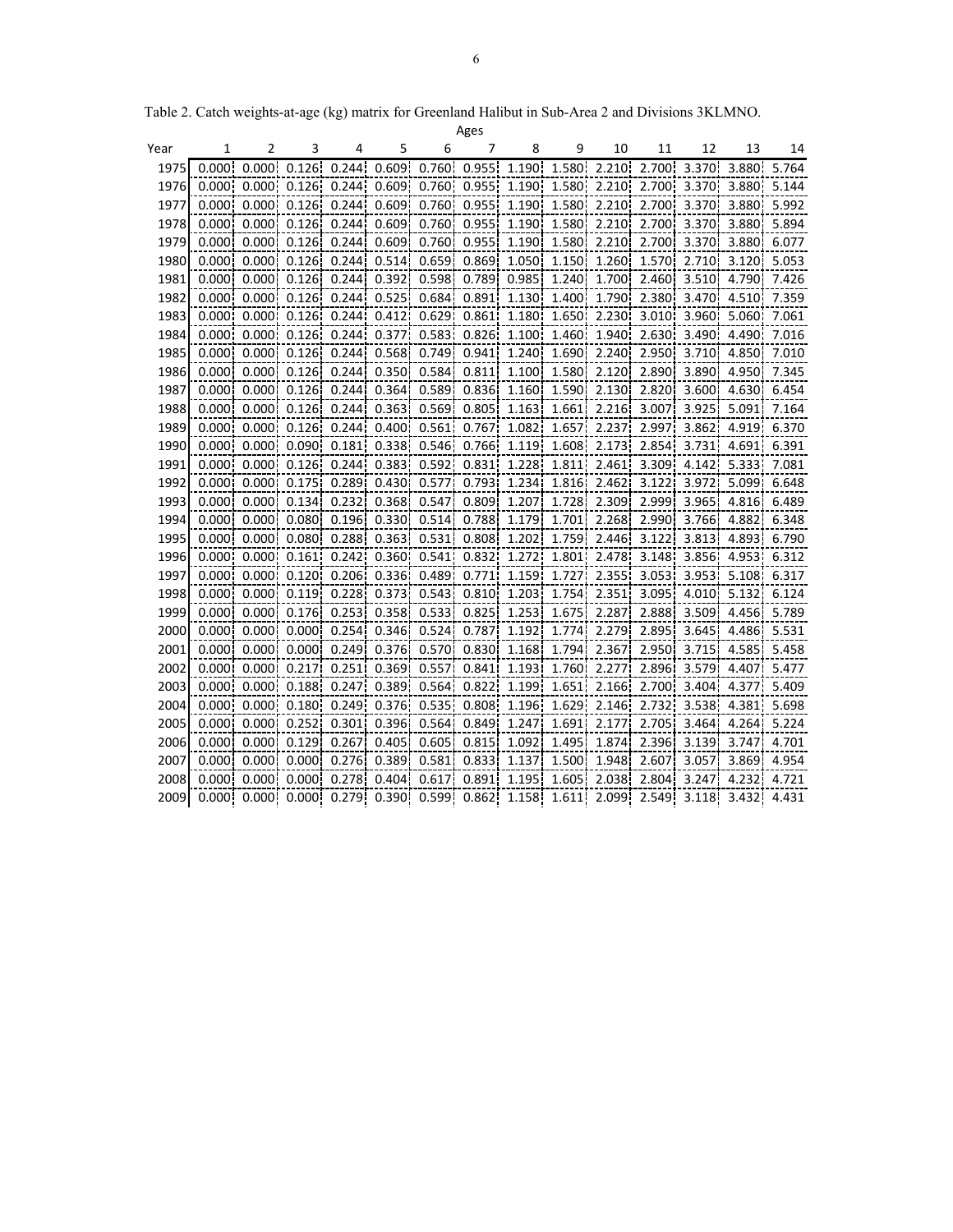|      |       |        |       |       |       |       | Ages  |       |       |       |       |       |       |       |
|------|-------|--------|-------|-------|-------|-------|-------|-------|-------|-------|-------|-------|-------|-------|
| Year | 1     | 2      | 3     | 4     | 5     | 6     | 7     | 8     | 9     | 10    | 11    | 12    | 13    | 14    |
| 1975 | 0.000 | 0.000  | 0.000 | 0.000 | 0.609 | 0.760 | 0.955 | 1.190 | 1.580 | 2.210 | 2.700 | 3.370 | 3.880 | 5.764 |
| 1976 | 0.000 | 0.000  | 0.000 | 0.000 | 0.609 | 0.760 | 0.955 | 1.190 | 1.580 | 2.210 | 2.700 | 3.370 | 3.880 | 5.144 |
| 1977 | 0.000 | 0.000  | 0.000 | 0.000 | 0.609 | 0.760 | 0.955 | 1.190 | 1.580 | 2.210 | 2.700 | 3.370 | 3.880 | 5.992 |
| 1978 | 0.000 | 0.000  | 0.000 | 0.000 | 0.609 | 0.760 | 0.955 | 1.190 | 1.580 | 2.210 | 2.700 | 3.370 | 3.880 | 5.894 |
| 1979 | 0.000 | 0.000  | 0.000 | 0.000 | 0.609 | 0.760 | 0.955 | 1.190 | 1.580 | 2.210 | 2.700 | 3.370 | 3.880 | 6.077 |
| 1980 | 0.000 | 0.000  | 0.000 | 0.000 | 0.514 | 0.659 | 0.869 | 1.050 | 1.150 | 1.260 | 1.570 | 2.710 | 3.120 | 5.053 |
| 1981 | 0.000 | 0.000  | 0.000 | 0.000 | 0.392 | 0.598 | 0.789 | 0.985 | 1.240 | 1.700 | 2.460 | 3.510 | 4.790 | 7.426 |
| 1982 | 0.000 | 0.000  | 0.000 | 0.000 | 0.525 | 0.684 | 0.891 | 1.130 | 1.400 | 1.790 | 2.380 | 3.470 | 4.510 | 7.359 |
| 1983 | 0.000 | 0.000  | 0.000 | 0.000 | 0.412 | 0.629 | 0.861 | 1.180 | 1.650 | 2.230 | 3.010 | 3.960 | 5.060 | 7.061 |
| 1984 | 0.000 | 0.000  | 0.000 | 0.000 | 0.377 | 0.583 | 0.826 | 1.100 | 1.460 | 1.940 | 2.630 | 3.490 | 4.490 | 7.016 |
| 1985 | 0.000 | 0.000  | 0.000 | 0.000 | 0.568 | 0.749 | 0.941 | 1.240 | 1.690 | 2.240 | 2.950 | 3.710 | 4.850 | 7.010 |
| 1986 | 0.000 | 0.000  | 0.000 | 0.000 | 0.350 | 0.584 | 0.811 | 1.100 | 1.580 | 2.120 | 2.890 | 3.890 | 4.950 | 7.345 |
| 1987 | 0.000 | 0.000  | 0.000 | 0.000 | 0.364 | 0.589 | 0.836 | 1.160 | 1.590 | 2.130 | 2.820 | 3.600 | 4.630 | 6.454 |
| 1988 | 0.000 | 0.000  | 0.000 | 0.000 | 0.363 | 0.569 | 0.805 | 1.163 | 1.661 | 2.216 | 3.007 | 3.925 | 5.091 | 7.164 |
| 1989 | 0.000 | 0.000  | 0.000 | 0.000 | 0.400 | 0.561 | 0.767 | 1.082 | 1.657 | 2.237 | 2.997 | 3.862 | 4.919 | 6.370 |
| 1990 | 0.000 | 0.000  | 0.000 | 0.000 | 0.338 | 0.546 | 0.766 | 1.119 | 1.608 | 2.173 | 2.854 | 3.731 | 4.691 | 6.391 |
| 1991 | 0.000 | 0.000  | 0.000 | 0.000 | 0.383 | 0.592 | 0.831 | 1.228 | 1.811 | 2.461 | 3.309 | 4.142 | 5.333 | 7.081 |
| 1992 | 0.000 | 0.0001 | 0.000 | 0.000 | 0.430 | 0.577 | 0.793 | 1.234 | 1.816 | 2.462 | 3.122 | 3.972 | 5.099 | 6.648 |
| 1993 | 0.000 | 0.000  | 0.000 | 0.000 | 0.368 | 0.547 | 0.809 | 1.207 | 1.728 | 2.309 | 2.999 | 3.965 | 4.816 | 6.489 |
| 1994 | 0.000 | 0.000  | 0.000 | 0.000 | 0.330 | 0.514 | 0.788 | 1.179 | 1.701 | 2.268 | 2.990 | 3.766 | 4.882 | 6.348 |
| 1995 | 0.000 | 0.000  | 0.000 | 0.000 | 0.363 | 0.531 | 0.808 | 1.202 | 1.759 | 2.446 | 3.122 | 3.813 | 4.893 | 6.790 |
| 1996 | 0.000 | 0.000  | 0.000 | 0.000 | 0.360 | 0.541 | 0.832 | 1.272 | 1.801 | 2.478 | 3.148 | 3.856 | 4.953 | 6.312 |
| 1997 | 0.000 | 0.000  | 0.000 | 0.000 | 0.336 | 0.489 | 0.771 | 1.159 | 1.727 | 2.355 | 3.053 | 3.953 | 5.108 | 6.317 |
| 1998 | 0.000 | 0.000  | 0.000 | 0.000 | 0.373 | 0.543 | 0.810 | 1.203 | 1.754 | 2.351 | 3.095 | 4.010 | 5.132 | 6.124 |
| 1999 | 0.000 | 0.000  | 0.000 | 0.000 | 0.358 | 0.533 | 0.825 | 1.253 | 1.675 | 2.287 | 2.888 | 3.509 | 4.456 | 5.789 |
| 2000 | 0.000 | 0.000  | 0.000 | 0.000 | 0.346 | 0.524 | 0.787 | 1.192 | 1.774 | 2.279 | 2.895 | 3.645 | 4.486 | 5.531 |
| 2001 | 0.000 | 0.000  | 0.000 | 0.000 | 0.376 | 0.570 | 0.830 | 1.168 | 1.794 | 2.367 | 2.950 | 3.715 | 4.585 | 5.458 |
| 2002 | 0.000 | 0.000  | 0.000 | 0.000 | 0.369 | 0.557 | 0.841 | 1.193 | 1.760 | 2.277 | 2.896 | 3.579 | 4.407 | 5.477 |
| 2003 | 0.000 | 0.000  | 0.000 | 0.000 | 0.389 | 0.564 | 0.822 | 1.199 | 1.651 | 2.166 | 2.700 | 3.404 | 4.377 | 5.409 |
| 2004 | 0.000 | 0.000  | 0.000 | 0.000 | 0.376 | 0.535 | 0.808 | 1.196 | 1.629 | 2.146 | 2.732 | 3.538 | 4.381 | 5.698 |
| 2005 | 0.000 | 0.000  | 0.000 | 0.000 | 0.396 | 0.564 | 0.849 | 1.247 | 1.691 | 2.177 | 2.705 | 3.464 | 4.264 | 5.224 |
| 2006 | 0.000 | 0.000  | 0.000 | 0.000 | 0.405 | 0.605 | 0.815 | 1.092 | 1.495 | 1.874 | 2.396 | 3.139 | 3.747 | 4.701 |
| 2007 | 0.000 | 0.000  | 0.000 | 0.000 | 0.389 | 0.581 | 0.833 | 1.137 | 1.500 | 1.948 | 2.607 | 3.057 | 3.869 | 4.954 |
| 2008 | 0.000 | 0.000  | 0.000 | 0.000 | 0.404 | 0.617 | 0.891 | 1.195 | 1.605 | 2.038 | 2.804 | 3.247 | 4.232 | 4.721 |
| 2009 | 0.000 | 0.000  | 0.000 | 0.000 | 0.390 | 0.599 | 0.862 | 1.158 | 1.611 | 2.099 | 2.549 | 3.118 | 3.432 | 4.431 |

Table 3. Stock weights-at-age (kg) matrix for Greenland Halibut in Sub-Area 2 and Divisions 3KLMNO.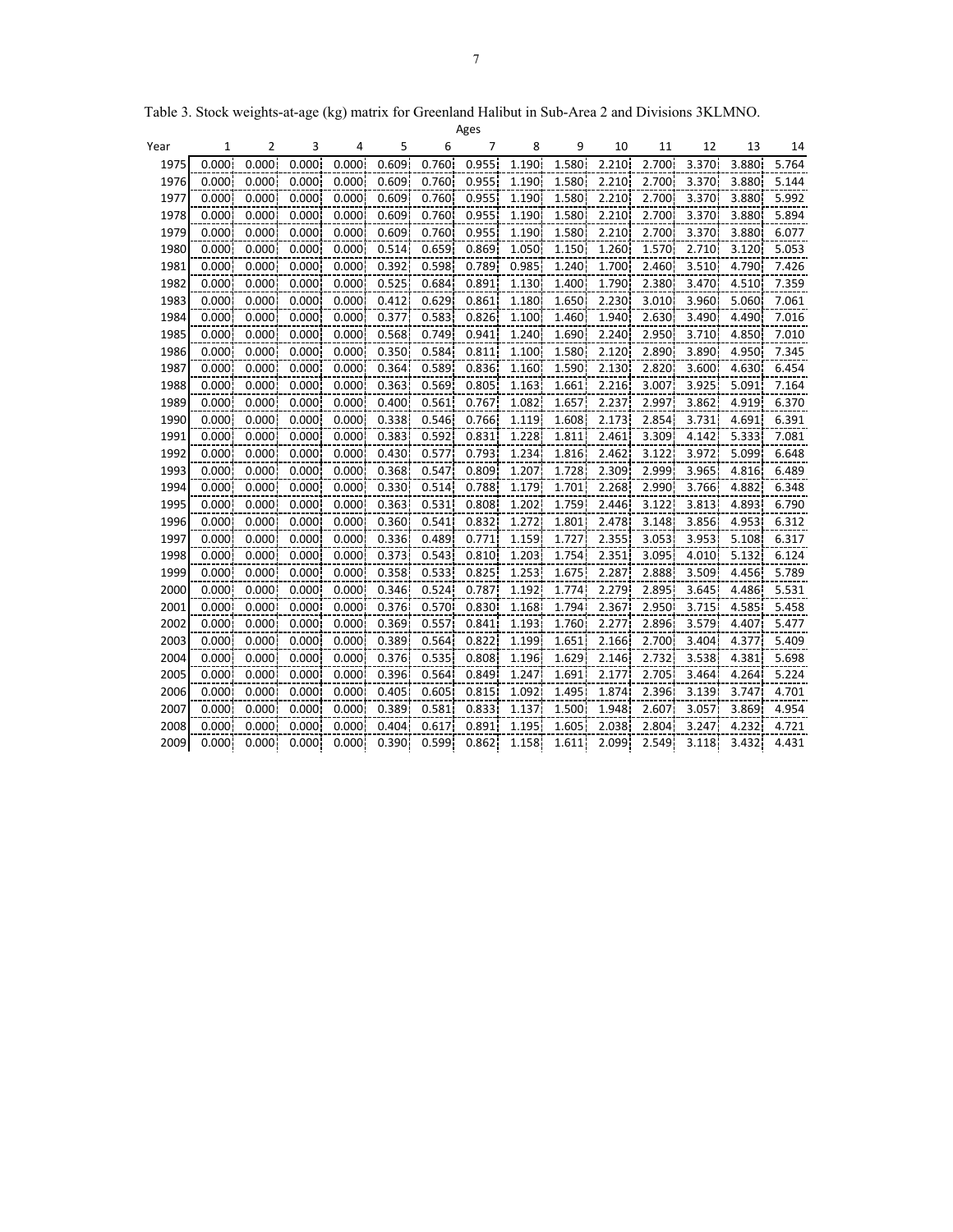Table 4. Survey data (mean numbers per tow) used to calibrate XSA assessment of Greenland Halibut in Sub-Area 2 and Divisions 3KLMNO.

| Ages           |                       |                                                                                                               |                  |                                                                      |                   |                         |                                             |       |                        |                                                       |                             |               |                                                                               |       |  |
|----------------|-----------------------|---------------------------------------------------------------------------------------------------------------|------------------|----------------------------------------------------------------------|-------------------|-------------------------|---------------------------------------------|-------|------------------------|-------------------------------------------------------|-----------------------------|---------------|-------------------------------------------------------------------------------|-------|--|
| 2J3K Fall      | 1                     | 2                                                                                                             | 3                | 4                                                                    | 5                 | 6                       | 7                                           | 8     | 9                      | 10                                                    | 11                          | 12            | 13                                                                            | 14    |  |
| 1996           |                       | 98.68 47.82 32.01 9.539 6.283 2.466 0.836 0.191 0.179 0.039 0.024 0.012 0.017                                 |                  |                                                                      |                   |                         |                                             |       |                        |                                                       |                             |               |                                                                               | 0.006 |  |
| 1997           |                       | 28.05 58.62 43.61 21.13                                                                                       |                  |                                                                      |                   |                         |                                             |       |                        |                                                       |                             |               | 10.37 5.007 1.998 0.641 0.203 0.055 0.032 0.022 0.009 0.003                   |       |  |
| 1998           | 23.35                 | 25.07                                                                                                         |                  | 31.19 21.87                                                          |                   |                         |                                             |       |                        |                                                       |                             |               | 10.86 4.452 2.066 0.565 0.132 0.059 0.028 0.021 0.013 0.002                   |       |  |
| 1999           | 15.99                 |                                                                                                               |                  |                                                                      |                   |                         |                                             |       |                        |                                                       |                             |               | 34.42 24.07 28.28 20.04 10.53 3.811 0.703 0.139 0.072 0.021 0.006 0.025 0.002 |       |  |
| 2000           | 38.57                 | 21.94                                                                                                         | 16.43            |                                                                      |                   |                         | 13.2 13.76 7.207 2.161 0.502 0.063          |       |                        | 0.03                                                  | 0.015 0.004                 |               | 0                                                                             | 0.007 |  |
| 2001           | 43.9                  | 22.72                                                                                                         | 17               | 14.07                                                                |                   |                         |                                             |       |                        | 9.765 7.591 3.403 0.692 0.112 0.023 0.014 0.004 0.011 |                             |               |                                                                               | 0.001 |  |
|                | 2002 40.67            | 24.08                                                                                                         | 12.5             |                                                                      |                   | 9.679 6.027 1.974 0.719 |                                             |       | 0.19 0.039             | 0.013 0.004                                           |                             |               | $0\quad 0.003$                                                                | 0     |  |
| 2003           | 45.7                  | 26.67                                                                                                         | 11.69            |                                                                      | 9.49 6.389        |                         | 2.271 0.893 0.268                           |       | 0.04                   | 0.017                                                 | 0.01                        |               | $0.006$ 0.002                                                                 | 0     |  |
| 2004           | 32.49                 | 32.93                                                                                                         | 13.89            |                                                                      |                   |                         | 12.31 9.209 2.684 1.198 0.358 0.083         |       |                        |                                                       | 0.032 0.006                 | 0.004         | 0.008                                                                         | 0     |  |
| 2005           | 16.06                 |                                                                                                               | 16.15 8.557      |                                                                      | 13.84 10.98 6.848 |                         |                                             |       | 3.96  0.662  0.116     |                                                       | 0.034 0.027                 | 0.009         | $0.007$ 0.002                                                                 |       |  |
| 2006           | 32.34                 | 17.98                                                                                                         | 8.502            |                                                                      |                   |                         | 17.6 13.03 9.113 4.177 1.151                |       |                        | 0.18  0.028  0.024                                    |                             | 0.01          | 0                                                                             | 0.002 |  |
| 2007           |                       | 32.61 14.51 12.81 18.77 9.573 10.35 6.171                                                                     |                  |                                                                      |                   |                         |                                             |       |                        |                                                       |                             |               | 2.14 0.338 0.076 0.039 0.024 0.009 0.005                                      |       |  |
| 2008           |                       | Not used, survey partially completed<br>11.4 8.421 9.889 5.395 3.591 1.393 0.25 0.077 0.024 0.008 0.008 0.004 |                  |                                                                      |                   |                         |                                             |       |                        |                                                       |                             |               |                                                                               |       |  |
|                |                       | 2009 50.62 19.15                                                                                              |                  |                                                                      |                   |                         |                                             |       |                        |                                                       |                             |               |                                                                               |       |  |
|                |                       |                                                                                                               |                  |                                                                      |                   |                         |                                             |       |                        |                                                       |                             |               |                                                                               |       |  |
| EU 3M (0-700m) | 1<br>1995 12.41 2.543 | 2                                                                                                             | 3                | 4<br>1.909 2.656 5.098 3.766 2.122 1.308                             | 5                 | 6                       | 7                                           | 8     | 9                      | 10                                                    | 11                          | 12            |                                                                               |       |  |
|                |                       |                                                                                                               | 2.23             |                                                                      |                   |                         |                                             |       |                        |                                                       | 0.26 0.066                  | 0.022         |                                                                               |       |  |
| 1996           |                       | 5.843 7.969 2.415                                                                                             |                  | 5.996 6.497 7.105 8.455 4.992 2.152 0.657                            | 3.036 4.203       |                         | 5.82 2.488 1.616 0.424                      |       |                        | 0.086                                                 | $0.026$ 0.038<br>0.22 0.028 |               |                                                                               |       |  |
| 1997           | 3.325<br>2.735 2.134  | 3.775                                                                                                         | 7.685            |                                                                      |                   |                         |                                             |       |                        |                                                       | 0.195 0.034 0.007           | 0.021         |                                                                               |       |  |
| 1998           |                       |                                                                                                               | 3.008            |                                                                      | 11 12.33          | 11.3                    |                                             |       | 7.84 2.621 0.746       |                                                       |                             |               |                                                                               |       |  |
| 1999           | 1.059                 | 0.7<br>3.748  0.292  0.595  2.165  7.092                                                                      |                  | 10.47                                                                |                   |                         | 13.41 12.58 5.554 1.823 0.348<br>14.1 5.404 |       | 2.32 0.449             | 0.102                                                 | 0.008                       | 0.003         |                                                                               |       |  |
| 2000           |                       |                                                                                                               |                  |                                                                      |                   |                         |                                             |       |                        | 0.114                                                 | 0.054                       | 0             |                                                                               |       |  |
|                |                       | 2001 8.031 1.433 1.811 0.993 2.788 7.787 6.625 3.213 0.183 0.045<br>2002 4.081 2.939                          |                  |                                                                      | 1.668 3.786       |                         |                                             |       |                        |                                                       | 0.006                       | 0             |                                                                               |       |  |
|                |                       |                                                                                                               | 2.795            |                                                                      |                   |                         | 5.593 5.732 1.275 0.129                     |       |                        | 0.06                                                  | 0.019                       | 0.007         |                                                                               |       |  |
|                | 2003 2.198            |                                                                                                               | 1 0.608          |                                                                      | 1.514 2.476 2.937 |                         |                                             |       | 1.93 0.466 0.131       | 0.099                                                 | 0.019                       | 0.005         |                                                                               |       |  |
| 2004<br>2005   | 2.192 3.288           | 0.544   0.811                                                                                                 |                  | 4.373 1.971 6.965 7.797 2.537 0.644<br>3.176 2.496 6.885 7.592 2.916 |                   |                         |                                             |       | 0.29<br>$0.61$ $0.111$ | 0.134                                                 | 0.079 0.047                 |               |                                                                               |       |  |
| 2006           | 0.68                  | 0.4                                                                                                           | 0.65             | 1.17                                                                 | 5.98              | 7.46                    | 3.31                                        | 0.77  | 0.22                   | 0.12<br>0.18                                          | 0.055<br>0.13               | 0.019<br>0.06 |                                                                               |       |  |
| 2007           |                       | 0.418 0.092 0.567                                                                                             |                  |                                                                      | 0.342 3.438 7.371 |                         |                                             |       | 5.76 1.513 0.307       |                                                       | 0.205 0.077                 | 0.047         |                                                                               |       |  |
| 2008           |                       | 0.195 0.097                                                                                                   | 0.15             |                                                                      |                   | 0.193 1.499 5.701 6.156 |                                             |       | 1.13 0.352             |                                                       | 0.261 0.124                 | 0.053         |                                                                               |       |  |
|                |                       | 2009 0.076 0.009 0.037 0.101 0.754 3.612 4.048 0.887                                                          |                  |                                                                      |                   |                         |                                             |       |                        | 0.19 0.267 0.077 0.058                                |                             |               |                                                                               |       |  |
|                |                       |                                                                                                               |                  |                                                                      |                   |                         |                                             |       |                        |                                                       |                             |               |                                                                               |       |  |
| 3LNO Spr       | 1                     | 2                                                                                                             | 3                | 4                                                                    | 5                 | 6                       | 7                                           | 8     |                        |                                                       |                             |               |                                                                               |       |  |
| 1996           |                       | 1.621 4.241 4.599 2.183 0.827 0.284 0.057                                                                     |                  |                                                                      |                   |                         |                                             | 0.001 |                        |                                                       |                             |               |                                                                               |       |  |
| 1997           |                       | 1.162 3.924                                                                                                   | 5.16             | 3.227                                                                |                   | 1.461 0.507 0.099       |                                             | 0.013 |                        |                                                       |                             |               |                                                                               |       |  |
| 1998           |                       | 0.22 0.814                                                                                                    | 3.847            |                                                                      | 6.186 4.955       |                         | 1.238 0.326                                 | 0.072 |                        |                                                       |                             |               |                                                                               |       |  |
| 1999           |                       | 0.292 0.552 1.149                                                                                             |                  | 1.982 3.388                                                          |                   |                         | 1.09 0.242                                  | 0.05  |                        |                                                       |                             |               |                                                                               |       |  |
| 2000           | 0.793 1.069           |                                                                                                               | 1.068            |                                                                      |                   |                         | 1.506 1.954 2.037 0.556 0.031               |       |                        |                                                       |                             |               |                                                                               |       |  |
|                |                       | 2001  0.565  0.714  0.739  0.676  0.796  0.716  0.279  0.023                                                  |                  |                                                                      |                   |                         |                                             |       |                        |                                                       |                             |               |                                                                               |       |  |
|                |                       | 2002  0.642  0.572  0.603  0.581  0.608  0.208  0.049  0.006                                                  |                  |                                                                      |                   |                         |                                             |       |                        |                                                       |                             |               |                                                                               |       |  |
|                |                       | 2003 0.926 2.137 1.663 1.569 1.055 0.206 0.051                                                                |                  |                                                                      |                   |                         |                                             | 0.008 |                        |                                                       |                             |               |                                                                               |       |  |
|                |                       | 2004  0.662  0.572  1.181  1.184  1.161  0.259  0.041                                                         |                  |                                                                      |                   |                         |                                             | 0.02  |                        |                                                       |                             |               |                                                                               |       |  |
| 2005           | 0.353 0.306           |                                                                                                               |                  | 1.09  0.946  1.372  0.823  0.206  0.025                              |                   |                         |                                             |       |                        |                                                       |                             |               |                                                                               |       |  |
| 2006           |                       |                                                                                                               |                  | <b>Survey not completed</b>                                          |                   |                         |                                             |       |                        |                                                       |                             |               |                                                                               |       |  |
|                |                       | 2007 1.595 0.516 0.802 0.399 1.405 1.491 1.121 0.183                                                          |                  |                                                                      |                   |                         |                                             |       |                        |                                                       |                             |               |                                                                               |       |  |
| 2008           |                       | 0.443 0.772 0.963 0.713 1.254 0.754 0.637 0.284                                                               |                  |                                                                      |                   |                         |                                             |       |                        |                                                       |                             |               |                                                                               |       |  |
|                | 2009 0.266            |                                                                                                               | 0.22 0.192 0.385 |                                                                      | 0.45              |                         | 0.26 0.134                                  | 0.07  |                        |                                                       |                             |               |                                                                               |       |  |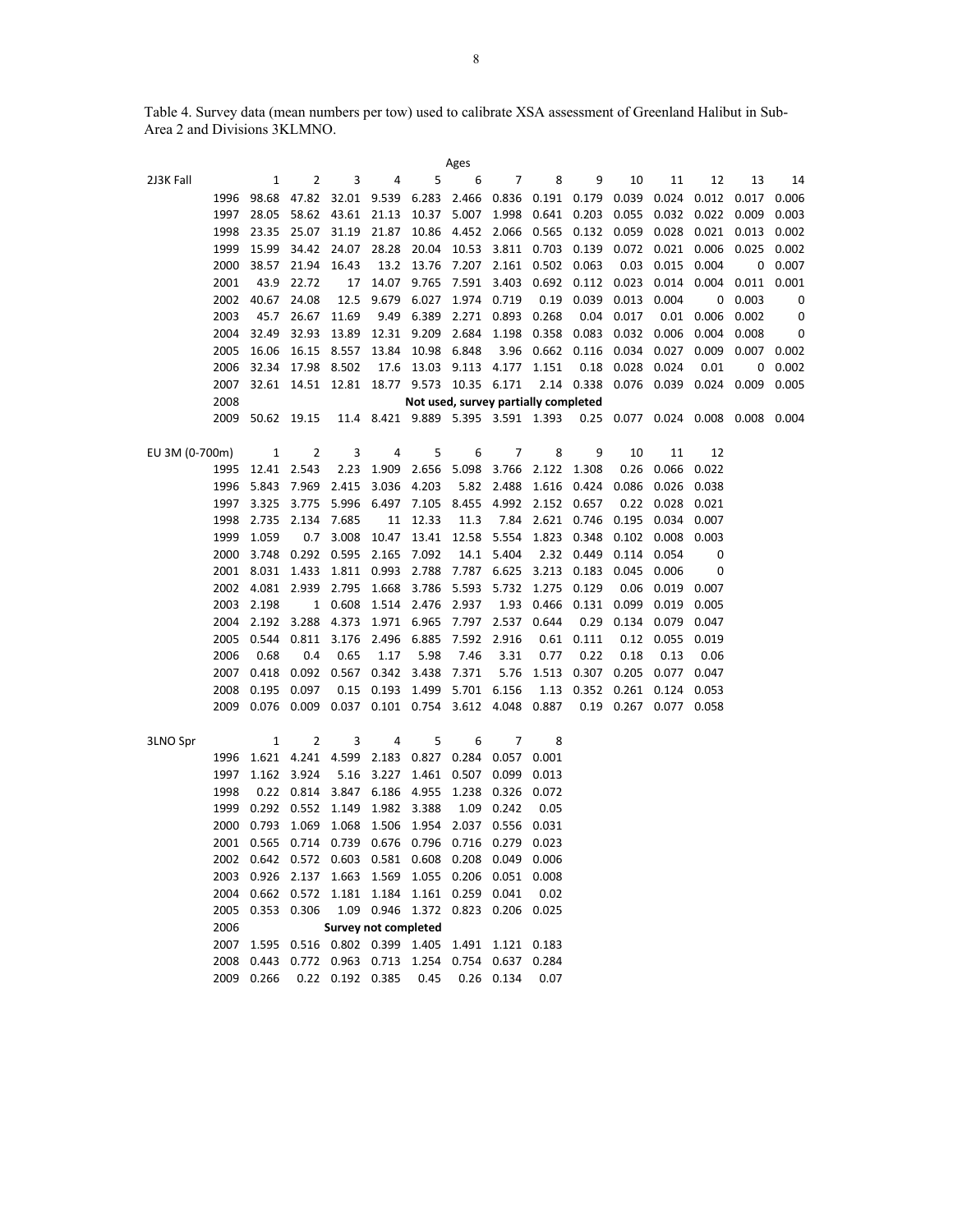| Parameter                             | Phase          | lambda CV |              | Initial guess | Rational |
|---------------------------------------|----------------|-----------|--------------|---------------|----------|
| <b>Unexploited Stock Size</b>         | 1              |           |              | 700000        |          |
| Deviation from unexploited Stock Size |                | 2         | 0.2          |               |          |
| Catchability in 1st Year              | 1              |           |              | 0.0001        |          |
| mF in 1st year                        | 1              | 2         | 1            | 0.5           |          |
| S/R steepness                         | 2              |           |              | 1             |          |
| Deviation from initial steepness      |                | 2         | 0.2          |               |          |
| Recruitment deviation                 | 3              | 1         | 1            |               |          |
| N in 1st year                         | 4              | 1         | 0.9          |               |          |
| mF deviations                         | 4              | 1         | 1            |               |          |
| Catch in Wt                           |                | 1         | 0.05         |               |          |
| Index fit (34)                        |                | 1         |              |               |          |
| Indexes q                             |                | 0         | $\mathbf{1}$ |               |          |
| Indexes q deviations                  |                | 0         | $\mathbf{1}$ |               |          |
| Block 3 selectivity parameters (4)    | $\overline{2}$ | 1         | 1            |               |          |

Table 5. Greenland Halibut in SA 2+3 - ASAP formulation - parameters estimated and components of the objective function.

Table 6. Greenland Halibut in SA 2+3 - ASAP formulation fit– Components of the objective function

| Component                       | Lambda         | obj_fun    |
|---------------------------------|----------------|------------|
| <b>Objective function Total</b> |                | 9189.83    |
| Catch_Fleet_Total               | 1              | 796.962    |
|                                 | 0              | 0          |
| Index_Fit_Total                 | 34             | 7023.57    |
| Catch_Age_Comps                 |                | 765.123    |
| Sel Param 43 (ascending A50)    | $\mathbf{1}$   | 2.62235    |
| Sel_Param_44 (ascending slope)  | 1              | 0.04862    |
| Sel Param 45 (descending A50)   | $\mathbf{1}$   | 2.34522    |
| Sel_Param_46 (descending slope) | $\mathbf{1}$   | 3.98095    |
| Sel_Params_Total                | 4              | 8.99715    |
| Fmult_year1_fleet_1             | 2              | 0.14676    |
| Fmult_year1_fleet_Total         | $\overline{2}$ | 0.14676    |
| Fmult_devs_fleet_1              | $\mathbf{1}$   | 2.94224    |
| Fmult_devs_fleet_Total          | $\mathbf{1}$   | 2.94224    |
| $N_year_1$                      | $\mathbf{1}$   | 132.242    |
| Recruit_devs                    | $\mathbf{1}$   | 435.333    |
| SRR_steepness                   | $\overline{2}$ | $-1.35747$ |
| SRR_unexpl_stock                | $\overline{2}$ | 25.8703    |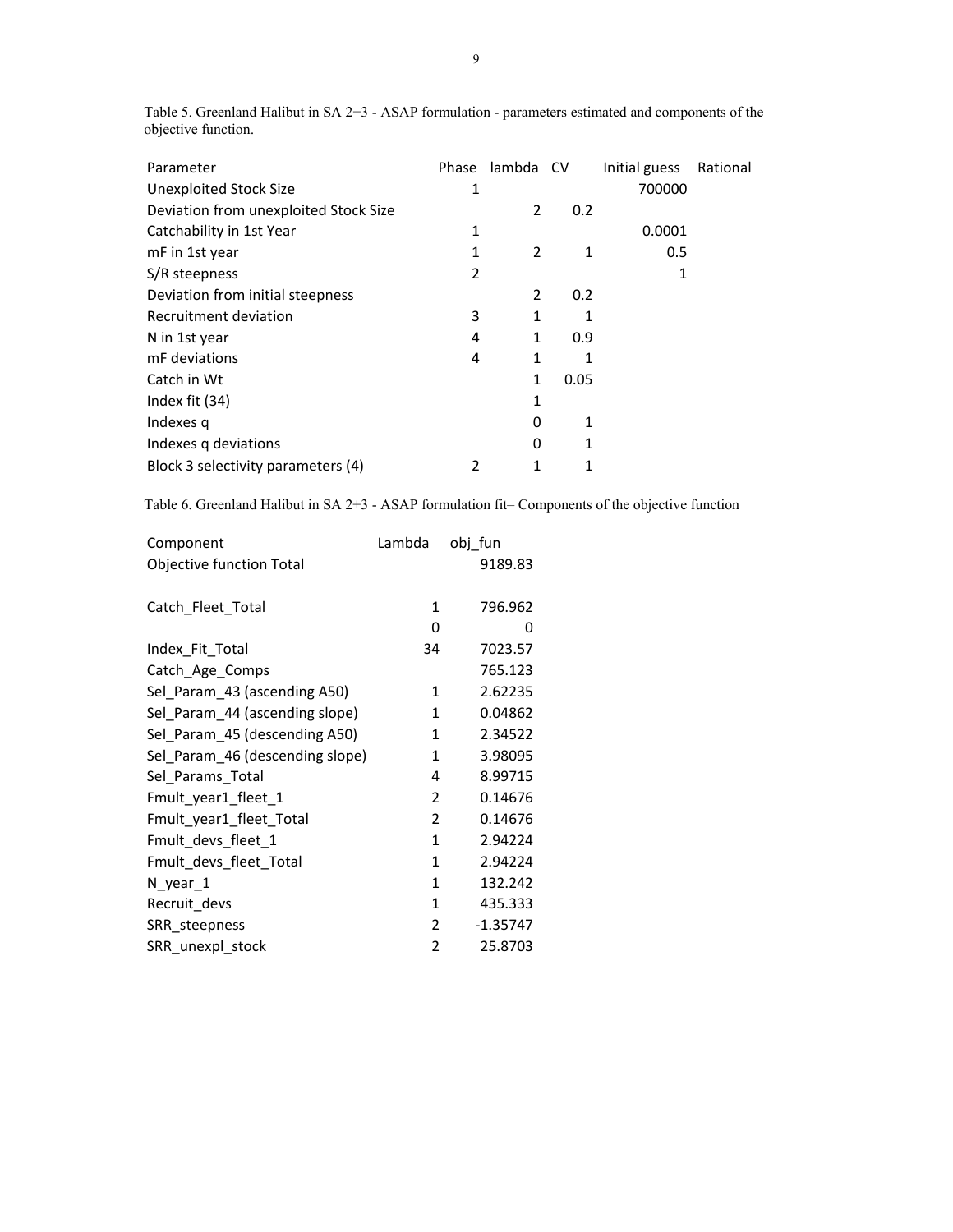Table 7. Greenland Halibut in SA 2+3 - ASAP formulation fit– Root Mean Square Error computed from Standardized Residuals

| Component               | Nb of resids | <b>RMSE</b> |
|-------------------------|--------------|-------------|
| Catch_Fleet_Total       | 35           | 5.40        |
| Index1 (EU3M age1)      | 15           | 6.74        |
| Index2 (EU3M age2)      | 15           | 9.86        |
| Index3 (EU3M age3)      | 15           | 8.72        |
| Index4 (EU3M age4)      | 15           | 7.16        |
| Index5 (EU3M age5)      | 15           | 3.35        |
| Index6 (EU3M age6)      | 15           | 2.23        |
| Index7 (EU3M age7)      | 15           | 3.21        |
| Index8 (EU3M age8)      | 15           | 5.77        |
| Index9 (EU3M age9)      | 15           | 6.06        |
| Index10 (EU3M age10)    | 15           | 3.80        |
| Index11 (EU3M age11)    | 15           | 7.21        |
| Index12 (EU3M age12)    | 13           | 8.07        |
| Index13 (Can2J3K age1)  | 13           | 6.49        |
| Index14 (Can2J3K age2)  | 13           | 5.39        |
| Index15 (Can2J3K age3)  | 13           | 4.56        |
| Index16 (Can2J3K age4)  | 13           | 4.71        |
| Index17 (Can2J3K age5)  | 13           | 3.62        |
| Index18 (Can2J3K age6)  | 13           | 3.42        |
| Index19 (Can2J3K age7)  | 13           | 4.68        |
| Index20 (Can2J3K age8)  | 13           | 4.59        |
| Index21 (Can2J3K age9)  | 13           | 4.50        |
| Index22 (Can2J3K age10) | 13           | 2.96        |
| Index23 (Can2J3K age11) | 13           | 4.12        |
| Index24 (Can2J3K age12) | 12           | 4.78        |
| Index25 (Can2J3K age13) | 11           | 6.20        |
| Index26 (Can2J3K age14) | 10           | 4.95        |
| Index27 (CanS3LNOage1)  | 13           | 7.71        |
| Index28 (CanS3LNOage2)  | 13           | 5.51        |
| Index29 (CanS3LNOage3)  | 13           | 4.77        |
| Index30 (CanS3LNOage4)  | 13           | 3.47        |
| Index31 (CanS3LNOage5)  | 13           | 3.21        |
| Index32 (CanS3LNOage6)  | 13           | 4.19        |
| Index33 (CanS3LNOage7)  | 13           | 7.71        |
| Index34 (CanS3LNOage8)  | 13           | 11.58       |
| Index_Total             | 458          | 5.86        |
| Nyear1                  | 13           | 0.28        |
| Fmult Year1             | 1            | 0.25        |
| Fmult_devs_Fleet_1      | 34           | 0.36        |
| Fmult_devs_Total        | 34           | 0.36        |
| Recruit_devs            | 35           | 0.70        |
| Fleet_Sel_params        | 4            | 0.27        |
| SRR steepness           | 1            | 0.21        |
| SRR_unexpl_S            | 1            | 0.59        |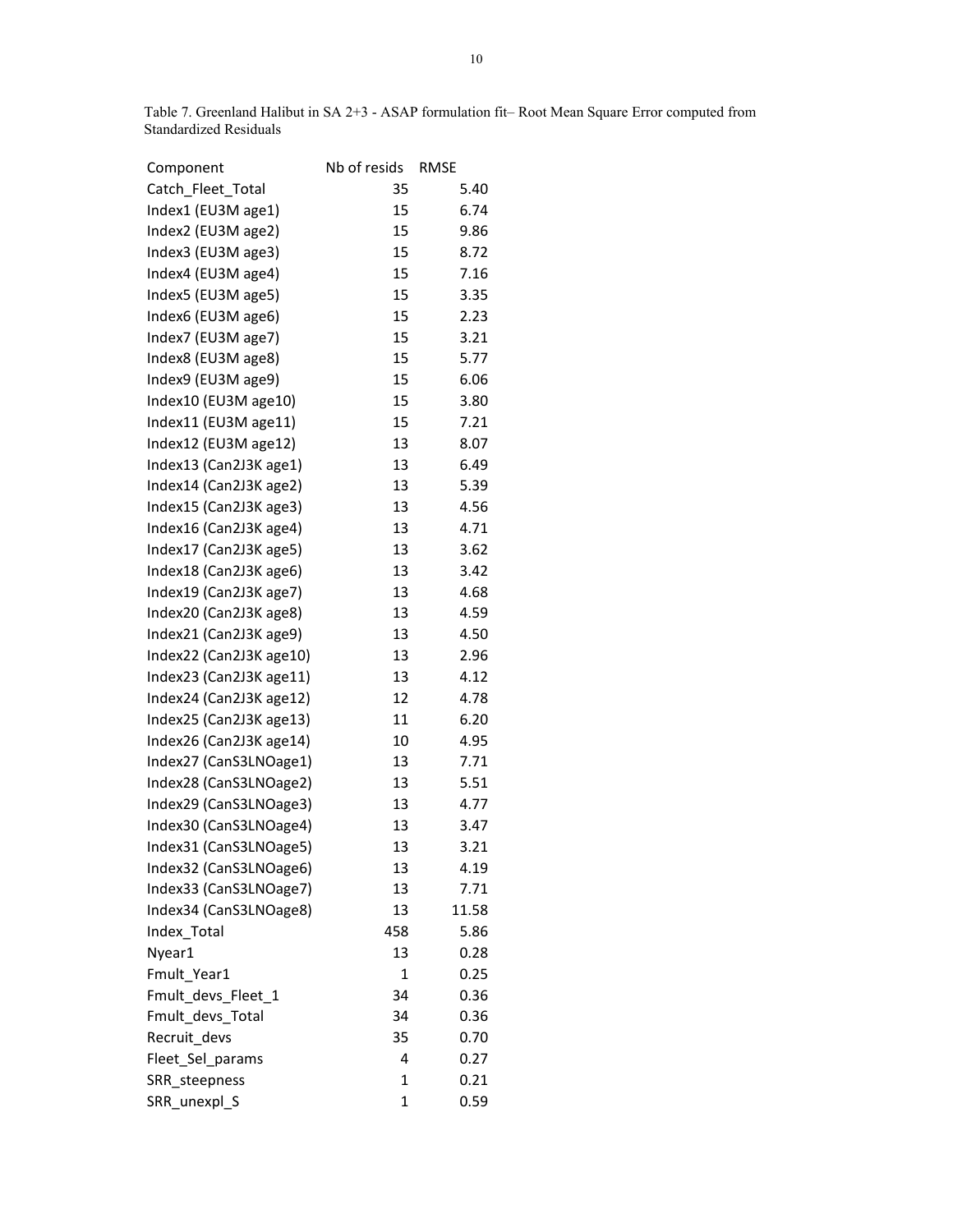| Year | <b>Input Sample</b> | Estimated       |
|------|---------------------|-----------------|
|      | size                | Sample size     |
| 1975 | 100                 | 252             |
| 1976 | 100                 | 28              |
| 1977 | 100                 | 89              |
| 1978 | 100                 | 72              |
| 1979 | 100                 | 39              |
| 1980 | 100                 | 29              |
| 1981 | 100                 | 518             |
| 1982 | 100                 | 364             |
| 1983 | 100                 | 103             |
| 1984 | 100                 | 156             |
| 1985 | 100                 | 54              |
| 1986 | 100                 | 91              |
| 1987 | 100                 | 75              |
| 1988 | 100                 | 43              |
| 1989 | 100                 | 74              |
| 1990 | 100                 | 84              |
| 1991 | 100                 | 91              |
| 1992 | 100                 | 283             |
| 1993 | 100                 | 22              |
| 1994 | 100                 | 10              |
| 1995 | 100                 | 23              |
| 1996 | 100                 | 66              |
| 1997 | 100                 | 14              |
| 1998 | 100                 | 25              |
| 1999 | 100                 | $\overline{11}$ |
| 2000 | 100                 | 10              |
| 2001 | 100                 | $\overline{13}$ |
| 2002 | 100                 | 18              |
| 2003 | 100                 | 366             |
| 2004 | 100                 | 278             |
| 2005 | 100                 | 57              |
| 2006 | 100                 | 185             |
| 2007 | 100                 | 45              |
| 2008 | 100                 | 133             |
| 2009 | 100                 | $\overline{58}$ |

Table 8. Greenland Halibut in SA 2+3 - ASAP formulation fit– Input and Estimated effective sample sizes for catch at age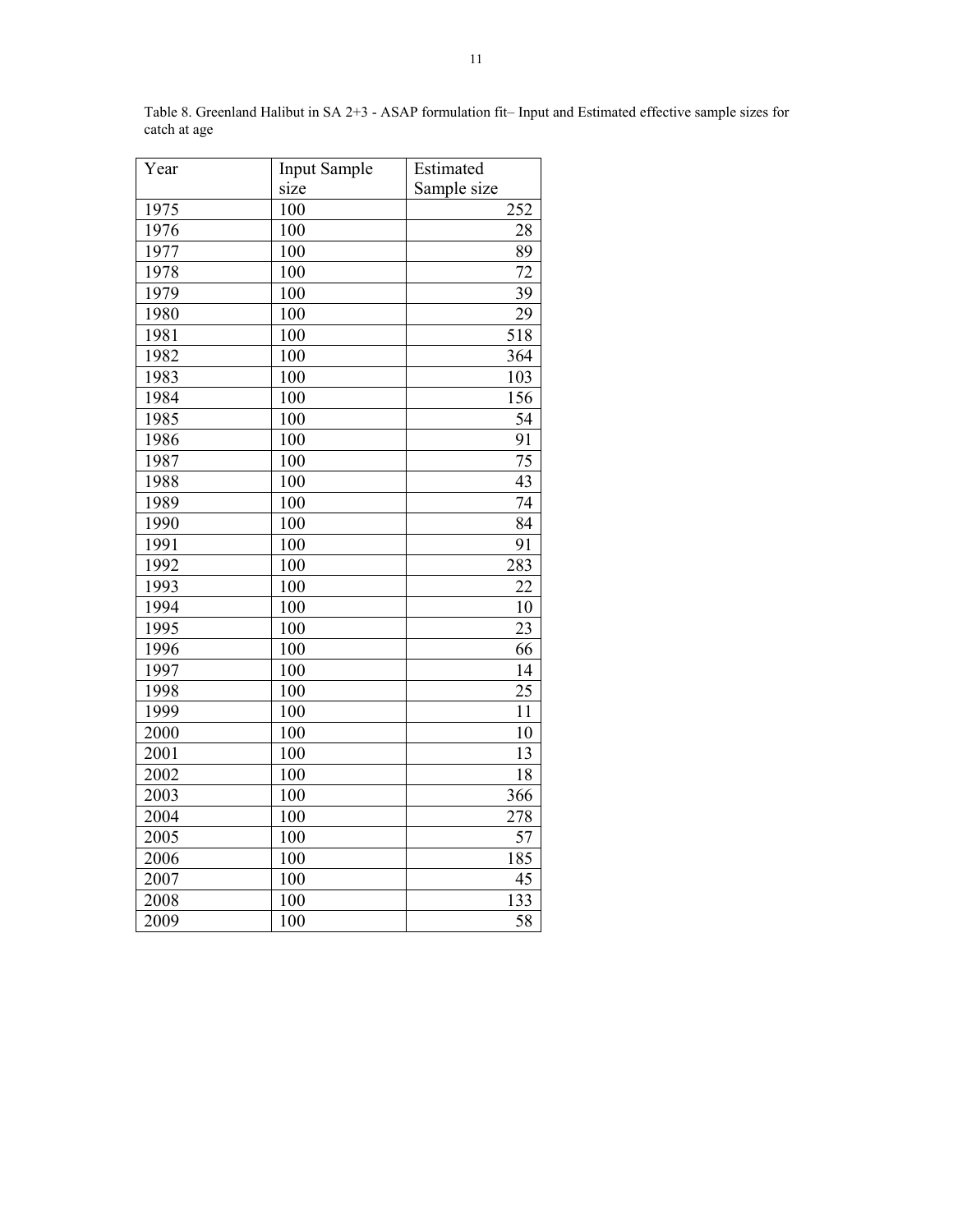| F |                | 1975  | 1976  | 1977  | 1978  | 1979  | 1980  | 1981  | 1982  | 1983  | 1984  | 1985  | 1986  | 1987  | 1988  | 1989  | 1990  | 1991  | 1992  |
|---|----------------|-------|-------|-------|-------|-------|-------|-------|-------|-------|-------|-------|-------|-------|-------|-------|-------|-------|-------|
|   | 1              | 0.000 | 0.000 | 0.000 | 0.000 | 0.000 | 0.000 | 0.000 | 0.000 | 0.000 | 0.000 | 0.000 | 0.000 | 0.000 | 0.000 | 0.000 | 0.000 | 0.000 | 0.000 |
|   | $\overline{2}$ | 0.000 | 0.000 | 0.000 | 0.000 | 0.000 | 0.000 | 0.000 | 0.000 | 0.000 | 0.000 | 0.000 | 0.000 | 0.000 | 0.000 | 0.000 | 0.000 | 0.000 | 0.000 |
|   | $\overline{3}$ | 0.000 | 0.000 | 0.000 | 0.000 | 0.000 | 0.000 | 0.000 | 0.000 | 0.000 | 0.000 | 0.000 | 0.000 | 0.000 | 0.000 | 0.000 | 0.000 | 0.000 | 0.000 |
|   | $\overline{4}$ | 0.002 | 0.002 | 0.002 | 0.003 | 0.002 | 0.003 | 0.003 | 0.002 | 0.002 | 0.003 | 0.002 | 0.001 | 0.002 | 0.001 | 0.001 | 0.002 | 0.003 | 0.003 |
|   | 5              | 0.015 | 0.012 | 0.016 | 0.020 | 0.016 | 0.018 | 0.019 | 0.016 | 0.017 | 0.020 | 0.014 | 0.011 | 0.016 | 0.009 | 0.007 | 0.016 | 0.022 | 0.027 |
|   | 6              | 0.090 | 0.076 | 0.099 | 0.124 | 0.101 | 0.112 | 0.119 | 0.101 | 0.104 | 0.124 | 0.092 | 0.073 | 0.112 | 0.058 | 0.050 | 0.108 | 0.151 | 0.183 |
|   | $\overline{7}$ | 0.342 | 0.292 | 0.378 | 0.472 | 0.386 | 0.429 | 0.452 | 0.384 | 0.397 | 0.473 | 0.347 | 0.274 | 0.422 | 0.220 | 0.187 | 0.405 | 0.567 | 0.688 |
|   | 8              | 0.566 | 0.483 | 0.625 | 0.781 | 0.640 | 0.710 | 0.749 | 0.636 | 0.657 | 0.784 | 0.509 | 0.401 | 0.619 | 0.322 | 0.273 | 0.593 | 0.830 | 1.009 |
|   | 9              | 0.615 | 0.524 | 0.679 | 0.848 | 0.695 | 0.770 | 0.813 | 0.690 | 0.713 | 0.851 | 0.509 | 0.401 | 0.619 | 0.322 | 0.274 | 0.594 | 0.831 | 1.010 |
|   | 10             | 0.612 | 0.522 | 0.675 | 0.844 | 0.691 | 0.766 | 0.809 | 0.686 | 0.710 | 0.846 | 0.477 | 0.376 | 0.580 | 0.302 | 0.256 | 0.557 | 0.779 | 0.946 |
|   | 11             | 0.599 | 0.511 | 0.661 | 0.826 | 0.677 | 0.751 | 0.793 | 0.672 | 0.695 | 0.829 | 0.442 | 0.348 | 0.537 | 0.280 | 0.238 | 0.516 | 0.721 | 0.876 |
|   | 12             | 0.577 | 0.492 | 0.637 | 0.796 | 0.652 | 0.723 | 0.763 | 0.647 | 0.669 | 0.798 | 0.408 | 0.321 | 0.496 | 0.258 | 0.219 | 0.475 | 0.665 | 0.808 |
|   | 13             | 0.503 | 0.429 | 0.555 | 0.694 | 0.568 | 0.630 | 0.665 | 0.564 | 0.584 | 0.696 | 0.374 | 0.295 | 0.455 | 0.237 | 0.201 | 0.437 | 0.611 | 0.742 |
|   | 14             | 0.279 | 0.238 | 0.308 | 0.385 | 0.315 | 0.349 | 0.369 | 0.313 | 0.324 | 0.386 | 0.343 | 0.270 | 0.417 | 0.217 | 0.184 | 0.400 | 0.559 | 0.679 |
|   |                |       |       |       |       |       |       |       |       |       |       |       |       |       |       |       |       |       |       |
| F |                | 1993  | 1994  | 1995  | 1996  | 1997  | 1998  | 1999  | 2000  | 2001  | 2002  | 2003  | 2004  | 2005  | 2006  | 2007  | 2008  | 2009  |       |
|   | 1              | 0.000 | 0.000 | 0.000 | 0.000 | 0.000 | 0.000 | 0.000 | 0.000 | 0.000 | 0.000 | 0.000 | 0.000 | 0.000 | 0.000 | 0.000 | 0.000 | 0.000 |       |
|   | $\overline{2}$ | 0.000 | 0.000 | 0.000 | 0.000 | 0.000 | 0.000 | 0.000 | 0.000 | 0.001 | 0.000 | 0.000 | 0.000 | 0.000 | 0.000 | 0.000 | 0.000 | 0.000 |       |
|   | $\overline{3}$ | 0.002 | 0.003 | 0.002 | 0.001 | 0.001 | 0.002 | 0.002 | 0.002 | 0.003 | 0.003 | 0.001 | 0.001 | 0.001 | 0.001 | 0.001 | 0.001 | 0.001 |       |
|   | $\overline{4}$ | 0.015 | 0.021 | 0.012 | 0.011 | 0.009 | 0.012 | 0.012 | 0.018 | 0.025 | 0.019 | 0.009 | 0.008 | 0.007 | 0.006 | 0.006 | 0.008 | 0.008 |       |
|   | 5              | 0.105 | 0.149 | 0.087 | 0.075 | 0.062 | 0.084 | 0.081 | 0.129 | 0.174 | 0.135 | 0.059 | 0.048 | 0.040 | 0.039 | 0.038 | 0.052 | 0.051 |       |
|   | 6              | 0.522 | 0.743 | 0.433 | 0.375 | 0.311 | 0.417 | 0.406 | 0.645 | 0.867 | 0.673 | 0.292 | 0.236 | 0.200 | 0.192 | 0.190 | 0.257 | 0.251 |       |
|   | 7              | 1.022 | 1.455 | 0.847 | 0.735 | 0.608 | 0.816 | 0.795 | 1.264 | 1.697 | 1.319 | 0.990 | 0.801 | 0.679 | 0.650 | 0.646 | 0.873 | 0.851 |       |
|   | 8              | 1.032 | 1.470 | 0.855 | 0.743 | 0.615 | 0.824 | 0.803 | 1.276 | 1.714 | 1.332 | 1.312 | 1.063 | 0.901 | 0.862 | 0.856 | 1.157 | 1.128 |       |
|   | 9              | 0.898 | 1.278 | 0.744 | 0.646 | 0.534 | 0.716 | 0.698 | 1.110 | 1.491 | 1.158 | 0.711 | 0.576 | 0.488 | 0.467 | 0.464 | 0.627 | 0.612 |       |
|   | 10             | 0.760 | 1.082 | 0.629 | 0.546 | 0.452 | 0.606 | 0.591 | 0.939 | 1.261 | 0.980 | 0.303 | 0.245 | 0.208 | 0.199 | 0.198 | 0.267 | 0.260 |       |
|   | 11             | 0.636 | 0.906 | 0.527 | 0.458 | 0.379 | 0.508 | 0.495 | 0.787 | 1.057 | 0.821 | 0.124 | 0.101 | 0.085 | 0.082 | 0.081 | 0.109 | 0.107 |       |
|   | 12             | 0.530 | 0.754 | 0.439 | 0.381 | 0.315 | 0.423 | 0.412 | 0.655 | 0.879 | 0.683 | 0.051 | 0.041 | 0.035 | 0.033 | 0.033 | 0.045 | 0.043 |       |
|   | 13             | 0.438 | 0.624 | 0.363 | 0.315 | 0.261 | 0.350 | 0.341 | 0.542 | 0.727 | 0.565 | 0.021 | 0.017 | 0.014 | 0.013 | 0.013 | 0.018 | 0.018 |       |
|   | 14             | 0.361 | 0.514 | 0.299 | 0.259 | 0.215 | 0.288 | 0.281 | 0.446 | 0.599 | 0.465 | 0.008 | 0.007 | 0.006 | 0.005 | 0.005 | 0.007 | 0.007 |       |
|   |                |       |       |       |       |       |       |       |       |       |       |       |       |       |       |       |       |       |       |

Table 9. Greenland Halibut in SA 2+3 - ASAP formulation results – Fishing mortalities.

# Table 10. Greenland Halibut in SA 2+3 - ASAP formulation results – Population numbers.

| N |                | 1975   | 1976   | 1977   | 1978   | 1979   | 1980   | 1981   | 1982   | 1983   | 1984   | 1985   | 1986   | 1987   | 1988   | 1989   | 1990   | 1991  | 1992   |
|---|----------------|--------|--------|--------|--------|--------|--------|--------|--------|--------|--------|--------|--------|--------|--------|--------|--------|-------|--------|
|   | 1              | 101320 | 101425 | 98263  | 72162  | 87541  | 122743 | 124064 | 120085 | 145319 | 142884 | 168844 | 171431 | 194918 | 155358 | 84242  | 78180  | 76527 | 104812 |
|   | $\mathfrak{p}$ | 126959 | 82954  | 83040  | 80451  | 59081  | 71673  | 100494 | 101575 | 98317  | 118977 | 116984 | 138238 | 140356 | 159586 | 127197 | 68972  | 64008 | 62655  |
|   |                | 106299 | 103945 | 67917  | 67987  | 65868  | 48372  | 58681  | 82277  | 83162  | 80495  | 97410  | 95778  | 113179 | 114914 | 130658 | 104140 | 56469 | 52406  |
|   | $\overline{4}$ | 62804  | 87004  | 85081  | 55587  | 55640  | 53909  | 39588  | 48024  | 67340  | 68063  | 65876  | 79737  | 78404  | 92641  | 94071  | 106962 | 85242 | 46218  |
|   | 5              | 46338  | 51309  | 71102  | 69493  | 45376  | 45443  | 44018  | 32320  | 39224  | 54996  | 55560  | 53841  | 65194  | 64057  | 75765  | 76948  | 87396 | 69594  |
|   | 6              | 30076  | 37389  | 41489  | 57285  | 55764  | 36544  | 36533  | 35351  | 26032  | 31576  | 44128  | 44877  | 43614  | 52504  | 51997  | 61581  | 62012 | 69990  |
|   | 7              | 25035  | 22514  | 28360  | 30770  | 41449  | 41260  | 26743  | 26568  | 26175  | 19209  | 22838  | 32941  | 34163  | 31915  | 40545  | 40511  | 45269 | 43666  |
|   | 8              | 15807  | 14559  | 13770  | 15917  | 15717  | 23057  | 22007  | 13926  | 14818  | 14410  | 9797   | 13214  | 20516  | 18339  | 20974  | 27547  | 22123 | 21031  |
|   | 9              | 10009  | 7345   | 7354   | 6033   | 5966   | 6785   | 9285   | 8517   | 6038   | 6288   | 5388   | 4822   | 7245   | 9048   | 10880  | 13064  | 12458 | 7895   |
|   | 10             | 3697   | 4431   | 3560   | 3054   | 2115   | 2439   | 2571   | 3370   | 3498   | 2422   | 2199   | 2651   | 2643   | 3194   | 5366   | 6775   | 5906  | 4443   |
|   | 11             | 1510   | 1642   | 2154   | 1484   | 1076   | 868    | 928    | 937    | 1389   | 1408   | 851    | 1117   | 1490   | 1211   | 1933   | 3400   | 3179  | 2219   |
|   | 12             | 544    | 679    | 807    | 910    | 532    | 448    | 335    | 344    | 392    | 567    | 503    | 448    | 646    | 713    | 750    | 1248   | 1662  | 1265   |
|   | 13             | 410    | 250    | 340    | 349    | 336    | 227    | 178    | 128    | 147    | 164    | 209    | 274    | 266    | 322    | 451    | 493    | 635   | 700    |
|   | 14             | 510    | 519    | 468    | 441    | 389    | 388    | 323    | 258    | 214    | 194    | 175    | 220    | 304    | 302    | 407    | 579    | 579   | 553    |
|   |                |        |        |        |        |        |        |        |        |        |        |        |        |        |        |        |        |       |        |
| N |                | 1993   | 1994   | 1995   | 1996   | 1997   | 1998   | 1999   | 2000   | 2001   | 2002   | 2003   | 2004   | 2005   | 2006   | 2007   | 2008   | 2009  | 2010   |
|   | 1              | 150279 | 227415 | 280155 | 225142 | 107102 | 69648  | 73468  | 111276 | 123573 | 131918 | 102309 | 58318  | 41081  | 29456  | 29033  | 14209  | 22045 |        |
|   | $\mathfrak{p}$ | 85813  | 123038 | 186192 | 229371 | 184330 | 87688  | 57023  | 60151  | 91105  | 101173 | 108005 | 83762  | 47746  | 33634  | 24116  | 23770  | 11633 | 18049  |
|   | 3              | 51297  | 70236  | 100691 | 152402 | 187751 | 150889 | 71775  | 46675  | 49228  | 74552  | 82801  | 88413  | 68570  | 39087  | 27534  | 19743  | 19459 | 9523   |
|   | $\overline{4}$ | 42889  | 41917  | 57344  | 82305  | 124600 | 153538 | 123344 | 58675  | 38122  | 40174  | 60884  | 67704  | 72311  | 56090  | 31975  | 22524  | 16146 | 15914  |
|   | 5              | 37710  | 34596  | 33599  | 46374  | 66669  | 101115 | 124224 | 99824  | 47164  | 30450  | 32267  | 49376  | 55006  | 58818  | 45637  | 26017  | 18287 | 13111  |
|   | 6              | 55469  | 27806  | 24402  | 25223  | 35214  | 51285  | 76150  | 93750  | 71807  | 32453  | 21781  | 24906  | 38542  | 43250  | 46328  | 35955  | 20222 | 14233  |
|   | 7              | 47714  | 26946  | 10826  | 12964  | 14187  | 21129  | 27682  | 41537  | 40256  | 24708  | 13549  | 13320  | 16099  | 25827  | 29234  | 31354  | 22757 | 12882  |
|   | 8              | 17962  | 14059  | 5147   | 3800   | 5089   | 6320   | 7652   | 10233  | 9612   | 6038   | 5412   | 4124   | 4893   | 6682   | 11039  | 12548  | 10723 | 7955   |
|   | 9              | 6279   | 5238   | 2646   | 1791   | 1481   | 2253   | 2270   | 2806   | 2338   | 1417   | 1305   | 1193   | 1167   | 1628   | 2311   | 3839   | 3229  | 2841   |
|   | 10             | 2355   | 2095   | 1194   | 1030   | 769    | 710    | 901    | 924    | 757    | 431    | 364    | 525    | 549    | 586    | 835    | 1190   | 1679  | 1434   |
|   | 11             | 1412   | 902    | 582    | 521    | 488    | 401    | 317    | 409    | 296    | 176    | 132    | 220    | 336    | 365    | 393    | 561    | 746   | 1059   |
|   | 12             | 756    | 612    | 298    | 281    | 270    | 274    | 197    | 158    | 152    | 84     | 63     | 96     | 163    | 253    | 276    | 297    | 412   | 549    |
|   | 13             | 462    | 365    | 236    | 158    | 157    | 161    | 147    | 107    | 67     | 52     | 35     | 49     | 75     | 129    | 200    | 218    | 233   | 323    |
|   | 14             | 502    | 531    | 420    | 389    | 340    | 324    | 292    | 266    | 190    | 112    | 82     | 94     | 116    | 155    | 231    | 350    | 460   | 561    |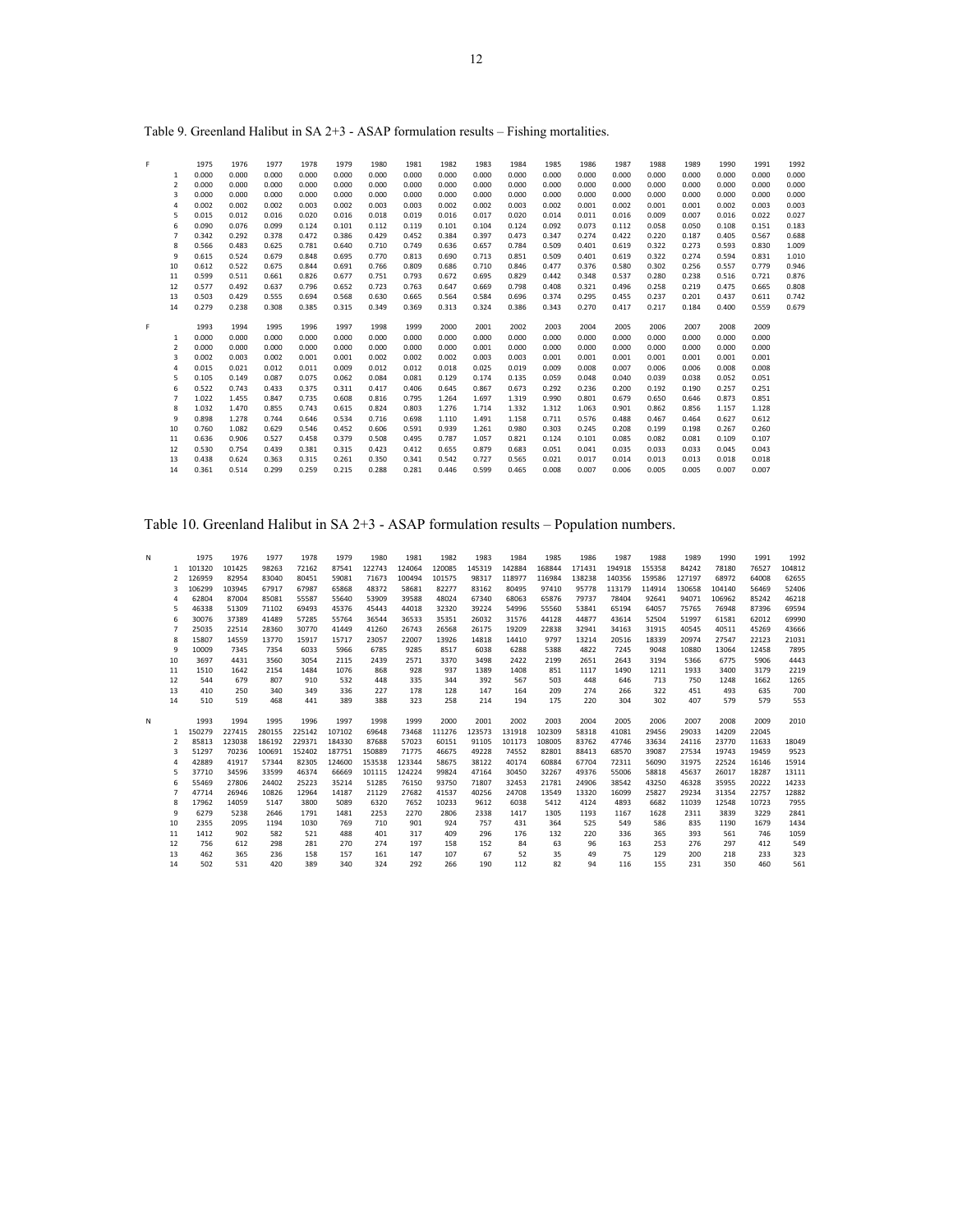

Figure 1 : Greenland Halibut in SA 2+3 - Selectivity blocks from the ASAP formulation. Selectivity is fixed for 1975 to 1992 in 3 blocks and estimated for the period 2003 on.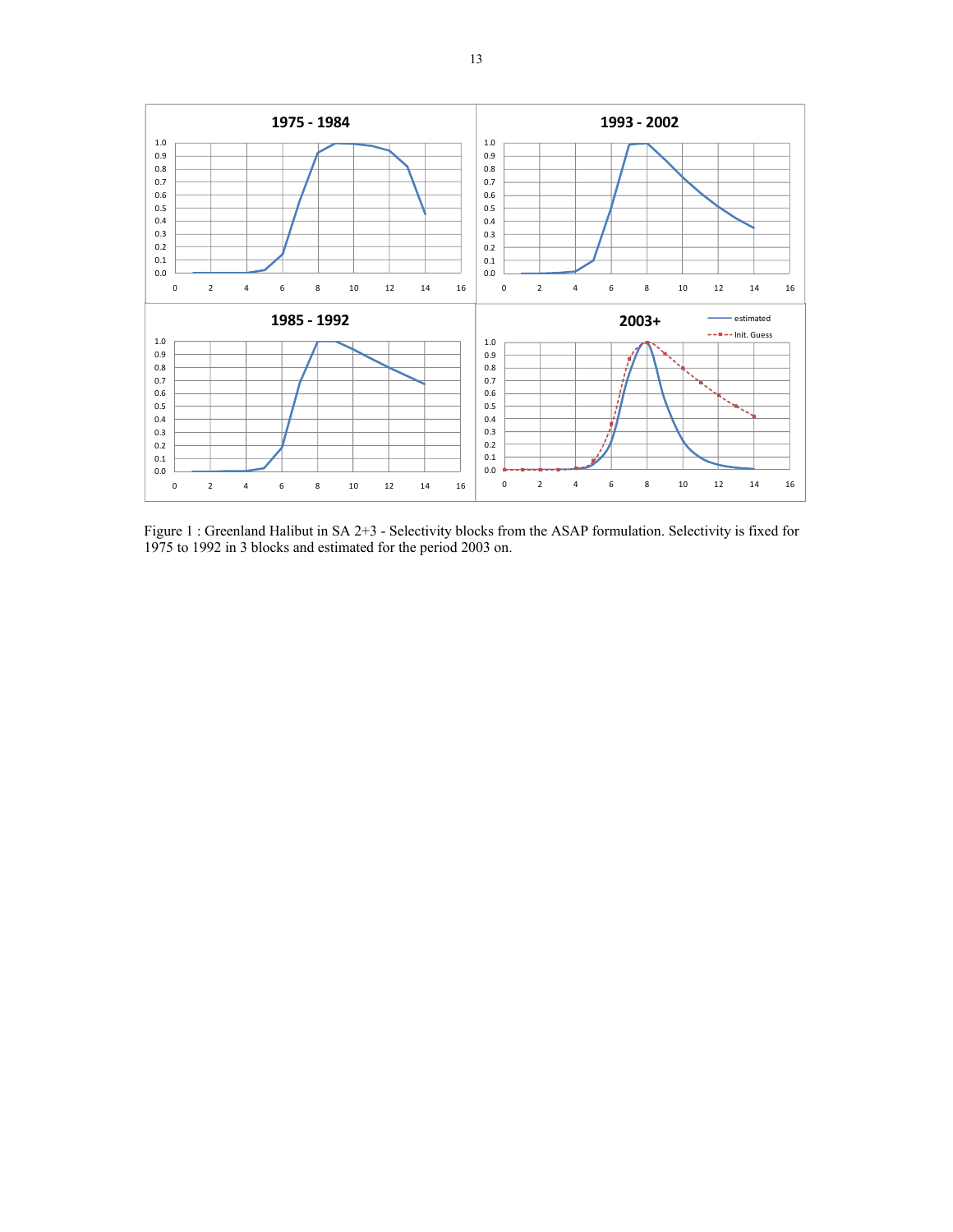

Figure 2 : Greenland Halibut in SA 2+3 – standardized residuals from ASAP formulation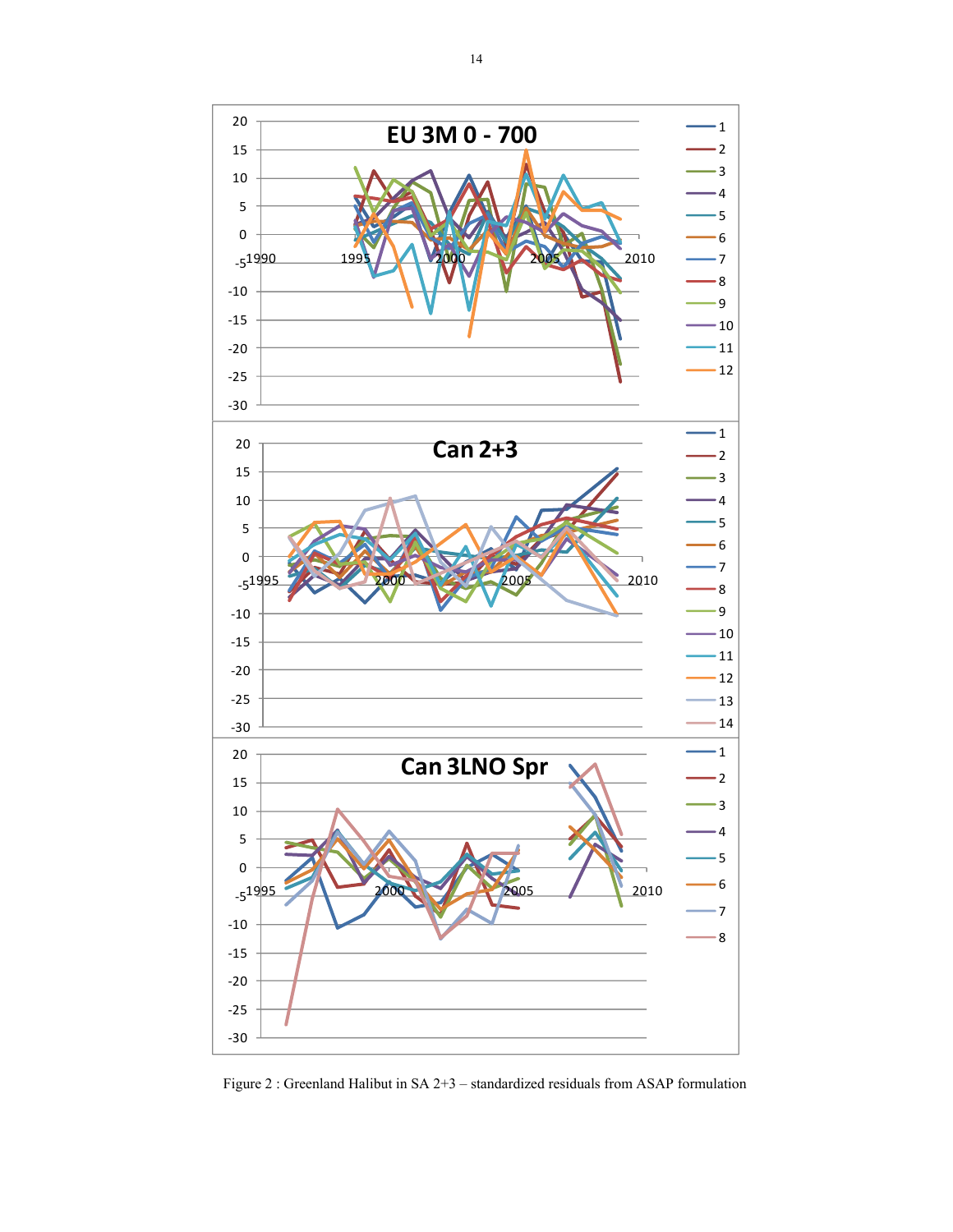

Figure 3: Greenland Halibut in SA 2+3 – Expected and observed proportions at age in the catch.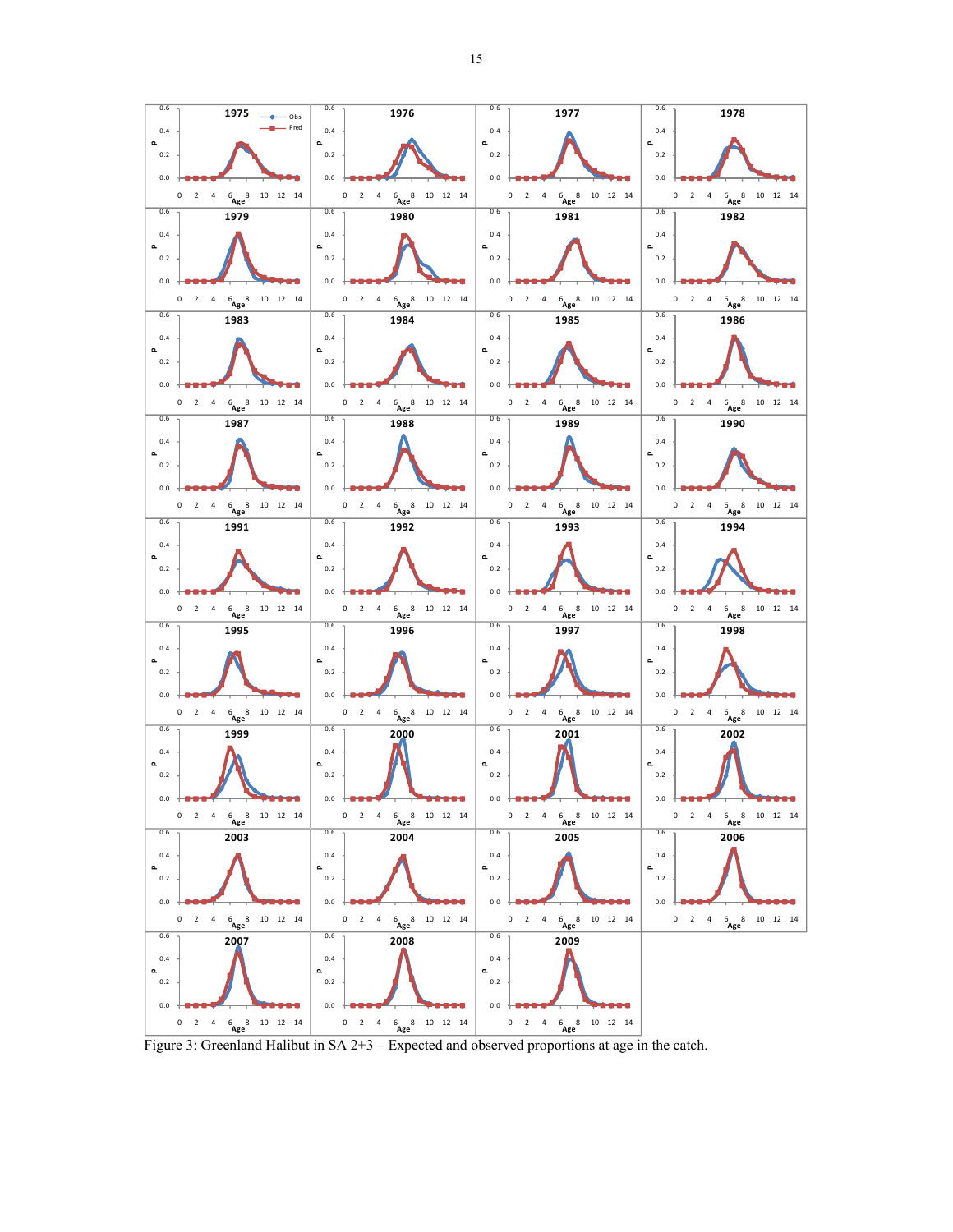

Figure 4: Greenland Halibut in SA 2+3 - Beverton & Holt Stock Recruitment relation fitted to the 10+ biomass as a proxy for SSB and used in the ASAP formulation.



Figure 5: Greenland Halibut in SA 2+3 - Estimates of numbers at age in 2009 from ASAP and XSA.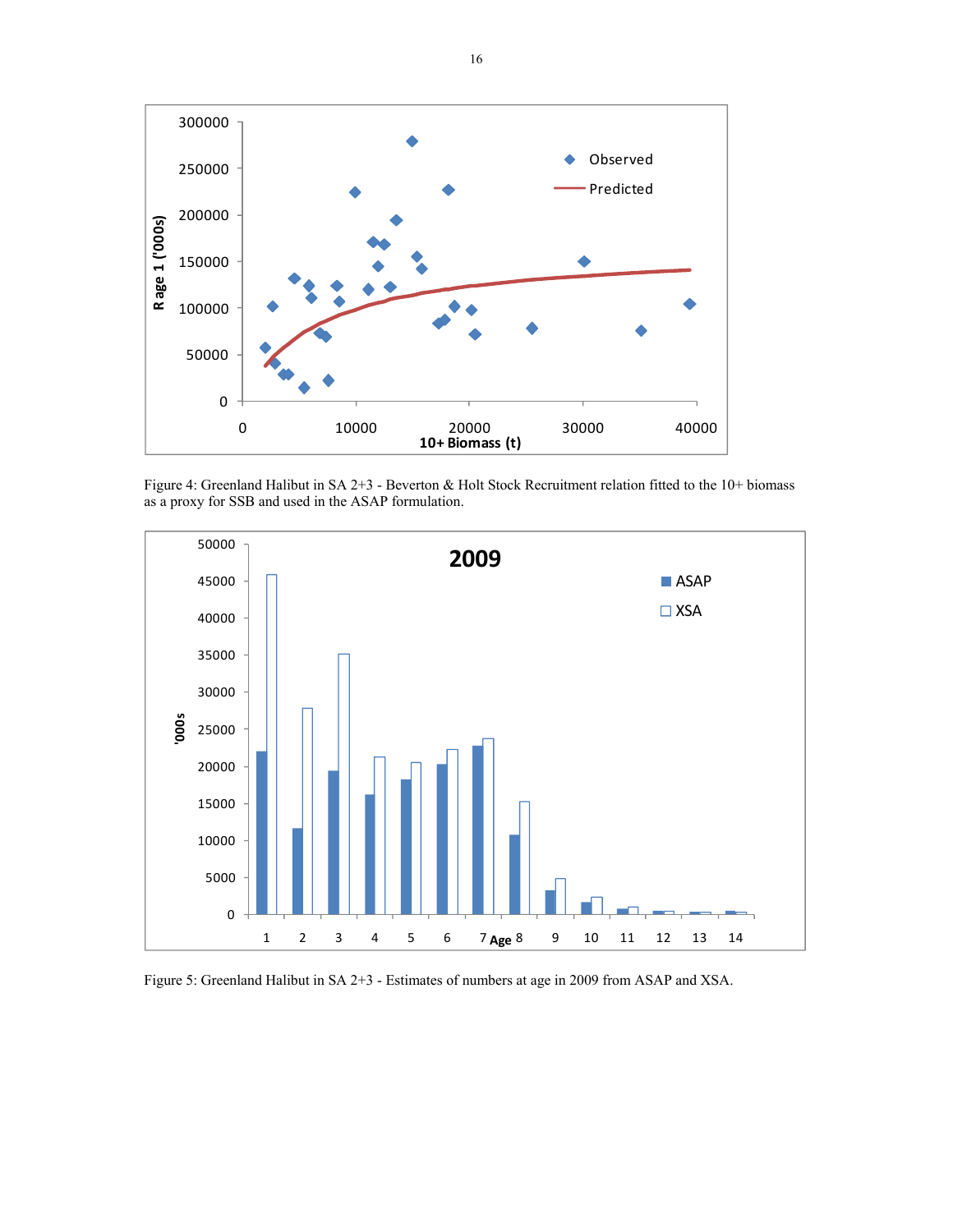

Figure 6 : Greenland Halibut in SA 2+3 - Estimates of trends in average fishing mortality, exploitable (5+B) and SSB proxy (10+B), Total abundance and recruitment (age 1) from ASAP and XSA. Observed and predicted total catch from ASAP is also presented.